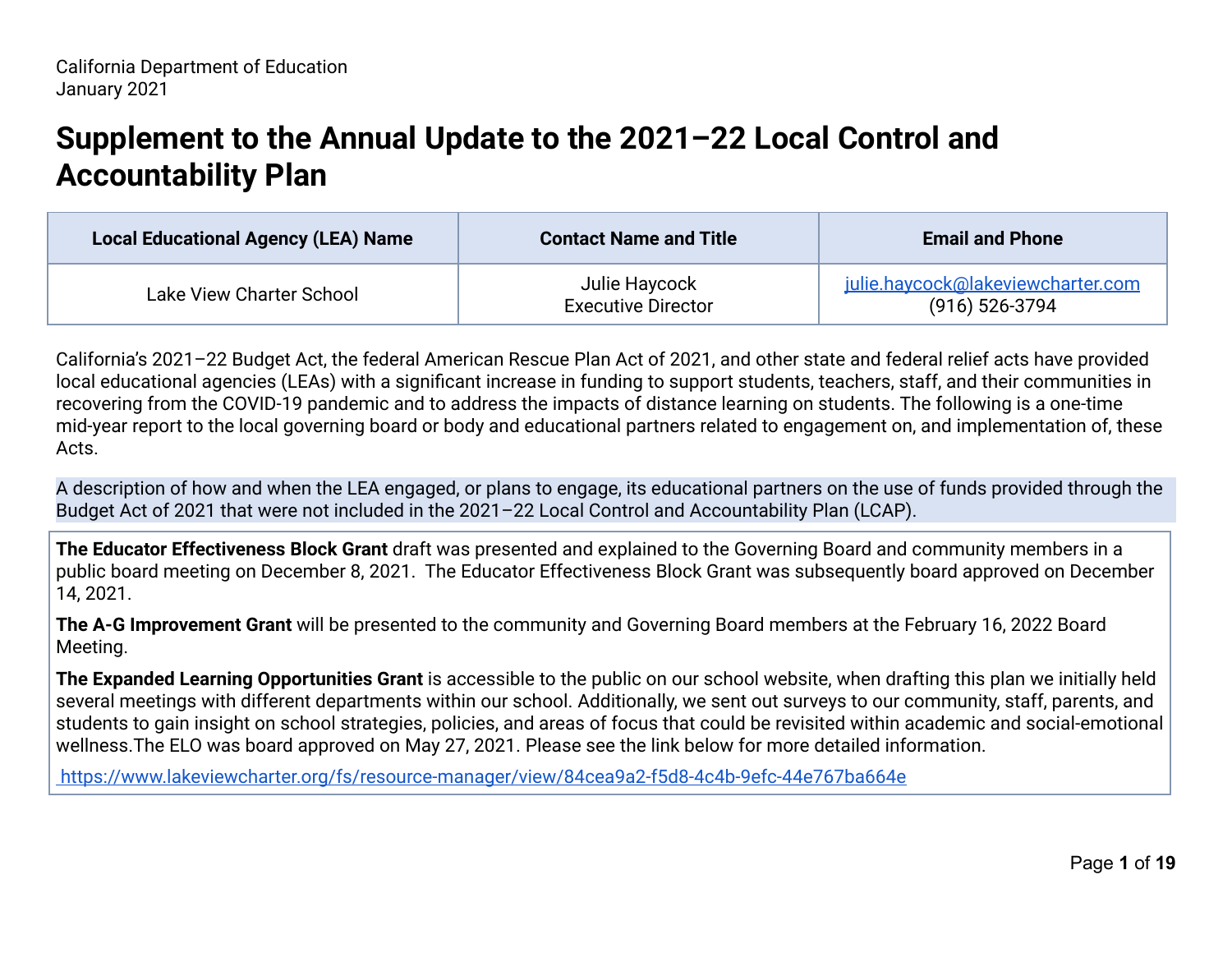A description of how the LEA used, or plans to use, the additional concentration grant add-on funding it received to increase the number of staff who provide direct services to students on school campuses with an enrollment of students who are low-income, English learners, and/or foster youth that is greater than 55 percent.

LVCS did not receive a concentration grant or the concentration grant add-on, therefore this is not applicable.

A description of how and when the LEA engaged its educational partners on the use of one-time federal funds received that are intended to support recovery from the COVID-19 pandemic and the impacts of distance learning on pupils.

**ESSER III Expenditure Plan:** The ESSER III Expenditure Plan includes meaningful consultation with community members in the Community Engagement section. Please see the link below for more detailed information.

<https://www.lakeviewcharter.org/fs/resource-manager/view/8defb183-6d65-4c4d-9a10-afa6d3fd0a0c>

**ESSER II Assurances:** LVCS completed submission on April 05, 2021 through CDE portal.

A description of how the LEA is implementing the federal American Rescue Plan Act and federal Elementary and Secondary School Emergency Relief expenditure plan, and the successes and challenges experienced during implementation.

Our ESSER III plans include continuing the programs and safety measures that we have implemented with the ELO and ESSER II funding along with our LCAP goals. Our ESSER III plan will be implemented starting in the 22/23 school year. During the current 21/22 school year we have been able to utilize the ESSER II funding to support the purchase of equipment, materials, PPE supplies, and COVID test kits in order to maintain the health and safety of our staff and students. LVCS has continued to maintain the health and safety of students, educators and other staff along with ensuring continuity of services with the implementation of the ESSER II plan. LVCS has increased nursing services to ensure local, state and federal compliance, as well as COVID support. COVID PPE equipment, supplies and COVID tests, as required by CDPH. LVCS will extend school year learning to address learning loss and credit recovery. Intervention staffing and stiped will support providing additional intervention and learning loss/acceleration programs to students through research based programs and supports. Virtual learning technology and program support will provide students with the capability and connectivity to daily instruction, support and services. LVCS will increase staffing to support identifying and serving students with disabilities. LVCS will increase opportunities and support for mental health offering and social emotional learning.

A description of how the LEA is using its fiscal resources received for the 2021–22 school year in a manner that is consistent with the applicable plans and is aligned with the LEA's 2021–22 LCAP and Annual Update.

COVID policies were presented and approved to the Governing Board on October 20, 2021 with a COVID-19 Schoolwide Health and Safety Plan. The plan is based on guidance provided by the U.S. Centers for Disease Control and Prevention, the California Division of Occupational Safety and and Health Administration, the California Department of Education and the California Department of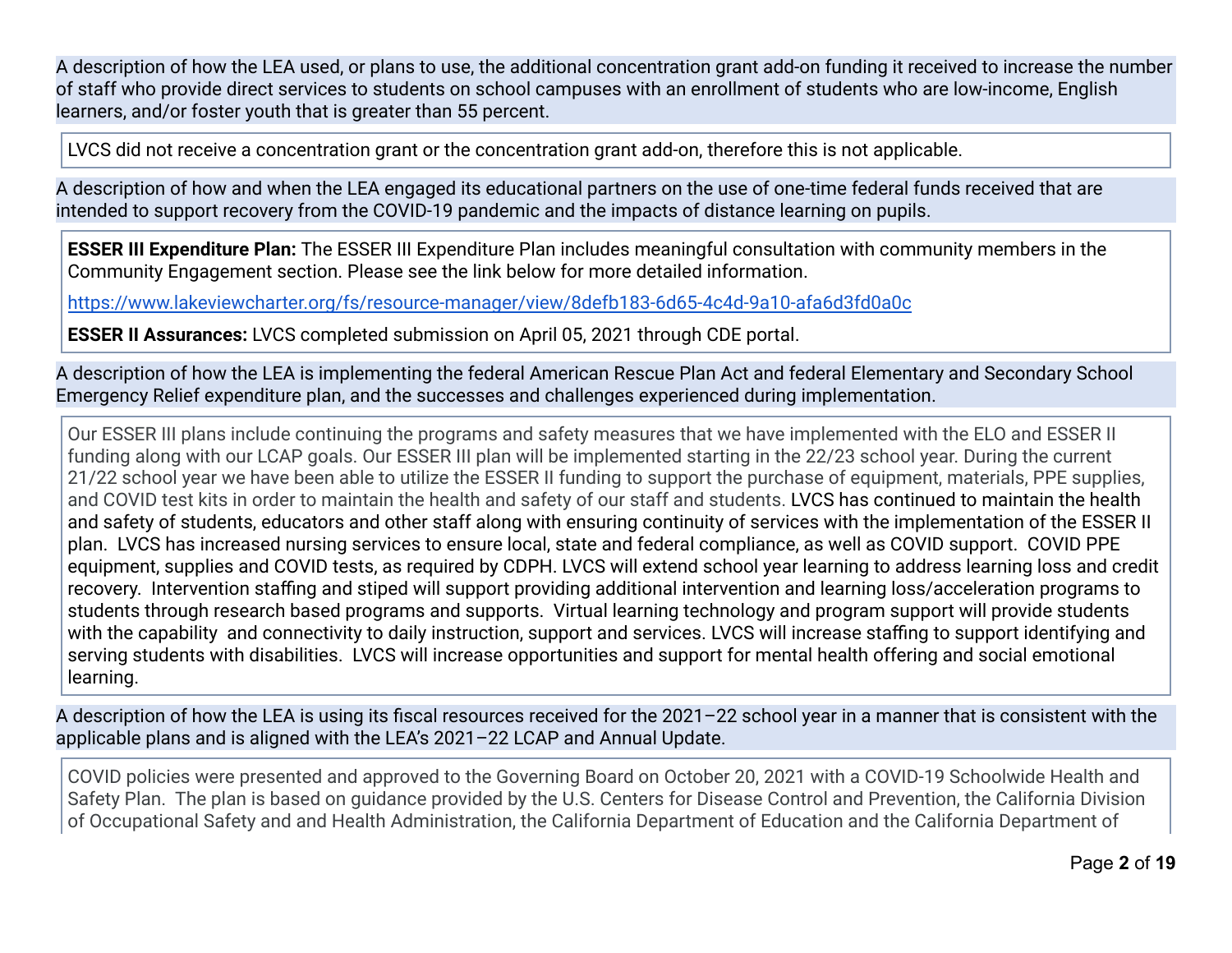Public Health. The LVCS board asked for clarified language and the revised version was approved on November 17, 2021. LVCS also presented a COVID-19 Testing Policy for staff which was board approved on October 12, 2021. Staff at LVCS regularly attends COVID-19 Webinars and sessions to ensure that the school is up to date on COVID-19 related items. The school's website has a dedicated place for COVID-19 related items and announcements. As adjustments and recommendations are made by CDPH and local authorities for schools, LVCS adjusts and revises communications. LVCS has implemented several safety measures with our fiscal resources such as the purchase of equipment, materials, PPE supplies, and COVID test kits in order to maintain the health and safety of our staff and students. We have also increased nurse services to ensure local, state, and federal compliance as well as COVID-19 support. Some examples of purchases were disinfectant wipes for shared technology and equipment, sanitizer, PPE equipment, COVID Tests, and shipping expenses to ship COVID tests to staff.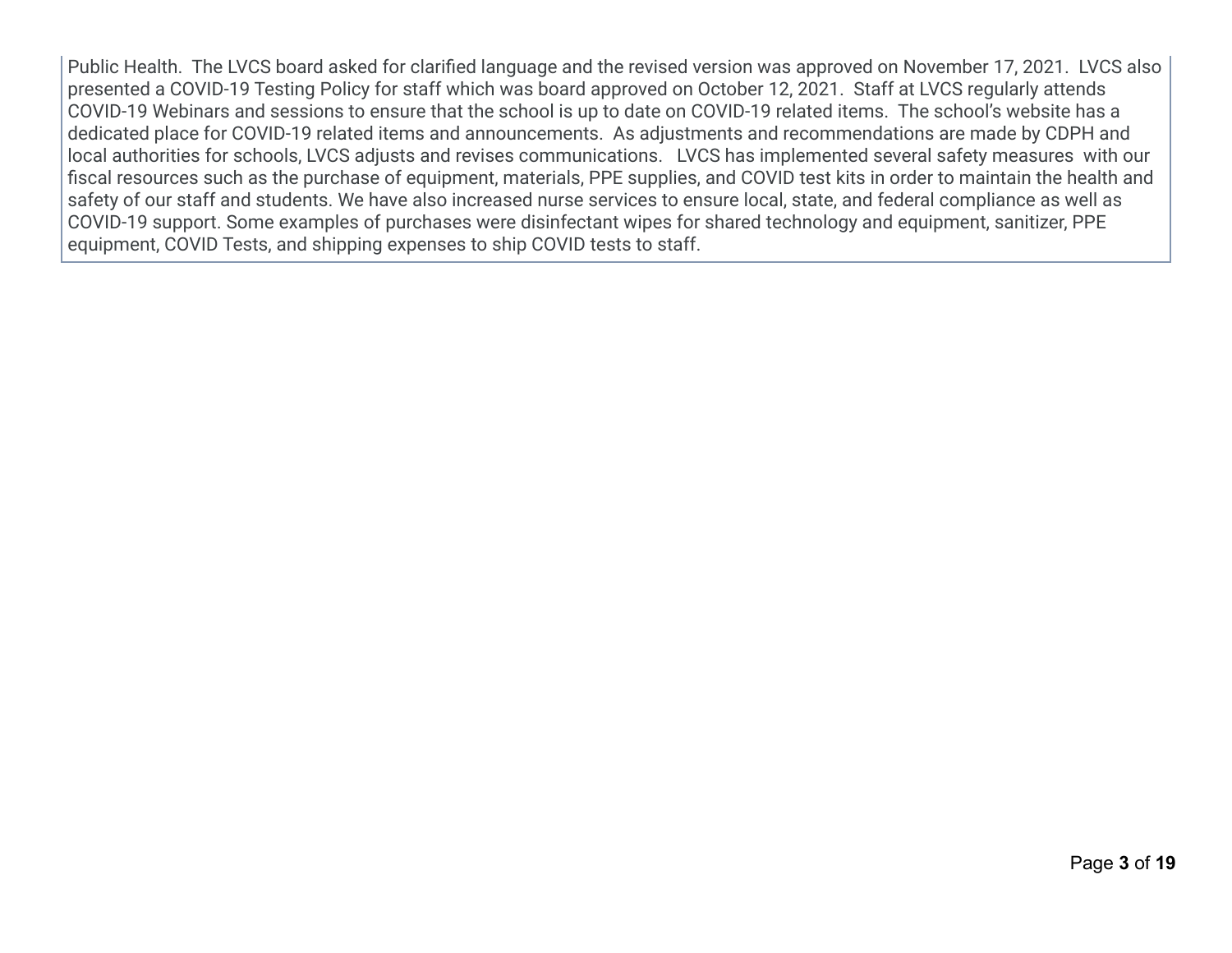# **Goals and Actions**

### **Goal**

| Description                                                                                              |
|----------------------------------------------------------------------------------------------------------|
| LVCS will continue to develop plans and utilize data to strengthen student achievement for all students. |
| List priorities                                                                                          |
| Priority 1: Basic (Conditions of Learning)                                                               |
| Priority 2: State Standards (Conditions of Learning)                                                     |
| Priority 7: Course Access (Conditions of Learning                                                        |
|                                                                                                          |

An explanation of why the LEA has developed this goal.

LVCS is a strong believer in data driven decision making and how we can constantly monitor student academic data to maintain or improve current set policies and procedures. We are working on using various lenses of approach to identify areas of need and focus on implementing new strategies and techniques to increase student achievement. The actions we have initiated will directly contribute to utilizing student achievement data to progress on California State dashboard indicators. We had created these actions and metrics because we saw a performance gap for certain student groups and on specific dashboard indicators and needed to close the achievement gap. Our actions provide additional support and the tools needed to help our student groups performing at a red or orange performance level reach their higher achievement level goals.

We have utilized the STAR 360 program in order to monitor the progress of our students by conducting these interim assessments throughout the year. The administration of these assessments will allow for us to collect data in relation to where our students are performing before the state assessments and be able to provide additional individualized support where needed for our students.

#### **Measuring and Reporting Results**

| <b>Metric</b>                                                             | <b>Baseline</b> | Available Outcome Data |
|---------------------------------------------------------------------------|-----------------|------------------------|
| 100% of students will have home access<br>to technology and the Internet. | 100%            | 100%                   |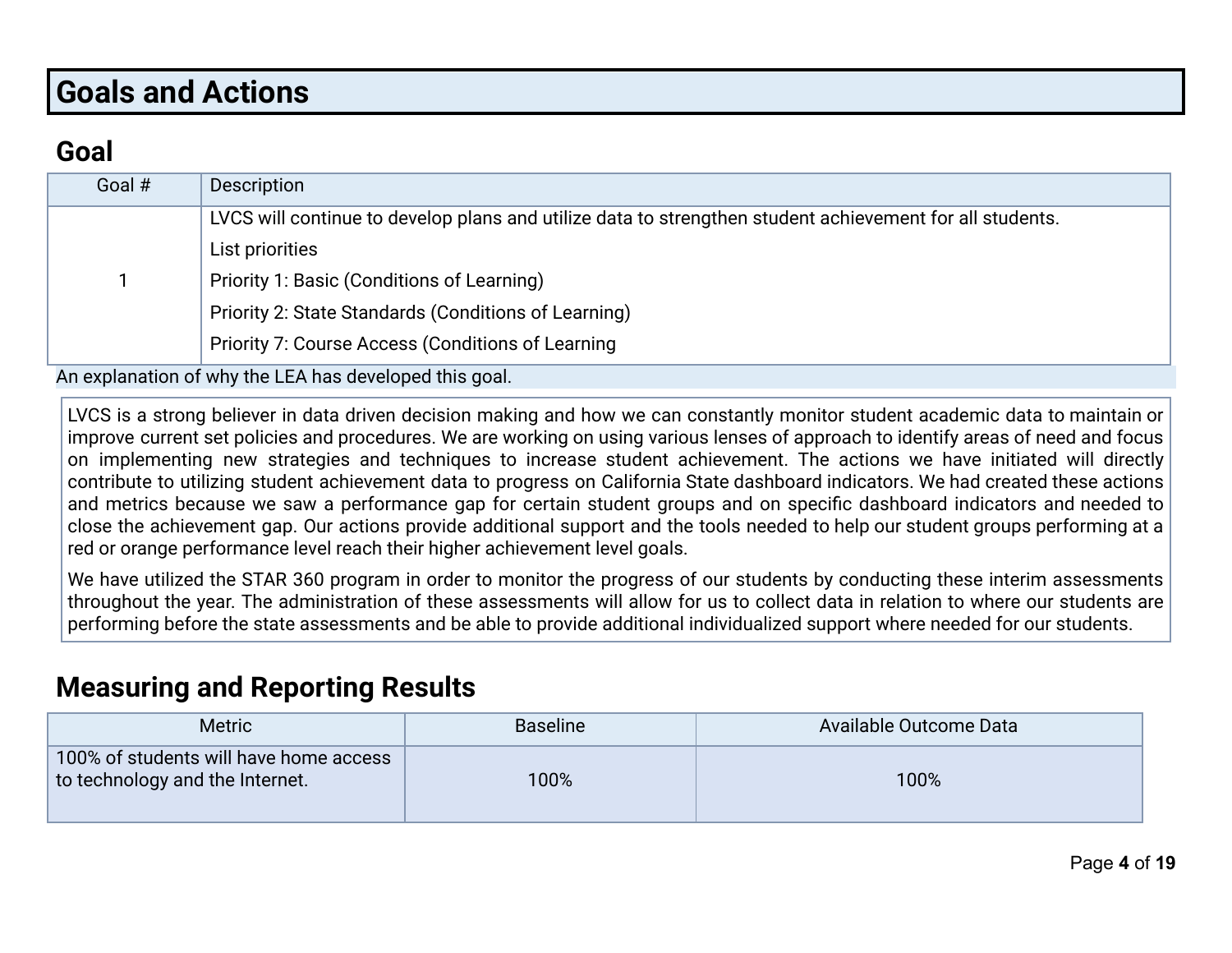| Increase participation rate on Interim<br>benchmarks assessments                                                                          | <b>ELA 94%</b><br><b>Math 94%</b>                                                                                 | Outcome is in progress        |
|-------------------------------------------------------------------------------------------------------------------------------------------|-------------------------------------------------------------------------------------------------------------------|-------------------------------|
| % of teachers report mastery on program<br>implementation including Data Analysis,<br>differentiation, assessment, and<br>technology use. | 96%                                                                                                               | Outcome is in progress        |
| 100% of teachers will be fully<br>credentialed in the area of instruction or<br>assignment.                                               | 100%                                                                                                              | 100%                          |
| % of students enrolled in Direct<br>instruction courses offerings                                                                         | 0%                                                                                                                | 23%                           |
| Schoolwide<br><b>Distance</b><br>from<br>standard (DFS) on the Caaspp<br><b>ELA</b>                                                       | The 2020 CAASPP assessments<br>were waived due to the<br>COVID-19 pandemic. 2021 Data<br>will become our baseline | Outcome is in progress        |
| Schoolwide<br>Distance from standard<br>(DFS) on the Caaspp MATH                                                                          | The 2020 CAASPP assessments<br>were waived due to the<br>COVID-19 pandemic. 2021 Data<br>will become our baseline | Outcome is in progress        |
| % of students who have access to<br>standard aligned instructional material                                                               | 100%                                                                                                              | 100%                          |
| Maintain safe facilities as demonstrated<br>in a local inventory report.                                                                  | LVCS does not have a facility                                                                                     | LVCS does not have a facility |
| Implementation of state standards,<br>particularly English language<br>development                                                        | 100%                                                                                                              | 100%                          |
| % of students who score at standards<br>Met/Exceeded on California Science<br>Test (CAST)                                                 | The 2020 CAST assessments<br>were waived due to the<br>COVID-19 pandemic. 2021 Data<br>will become our baseline   | Outcome is in progress        |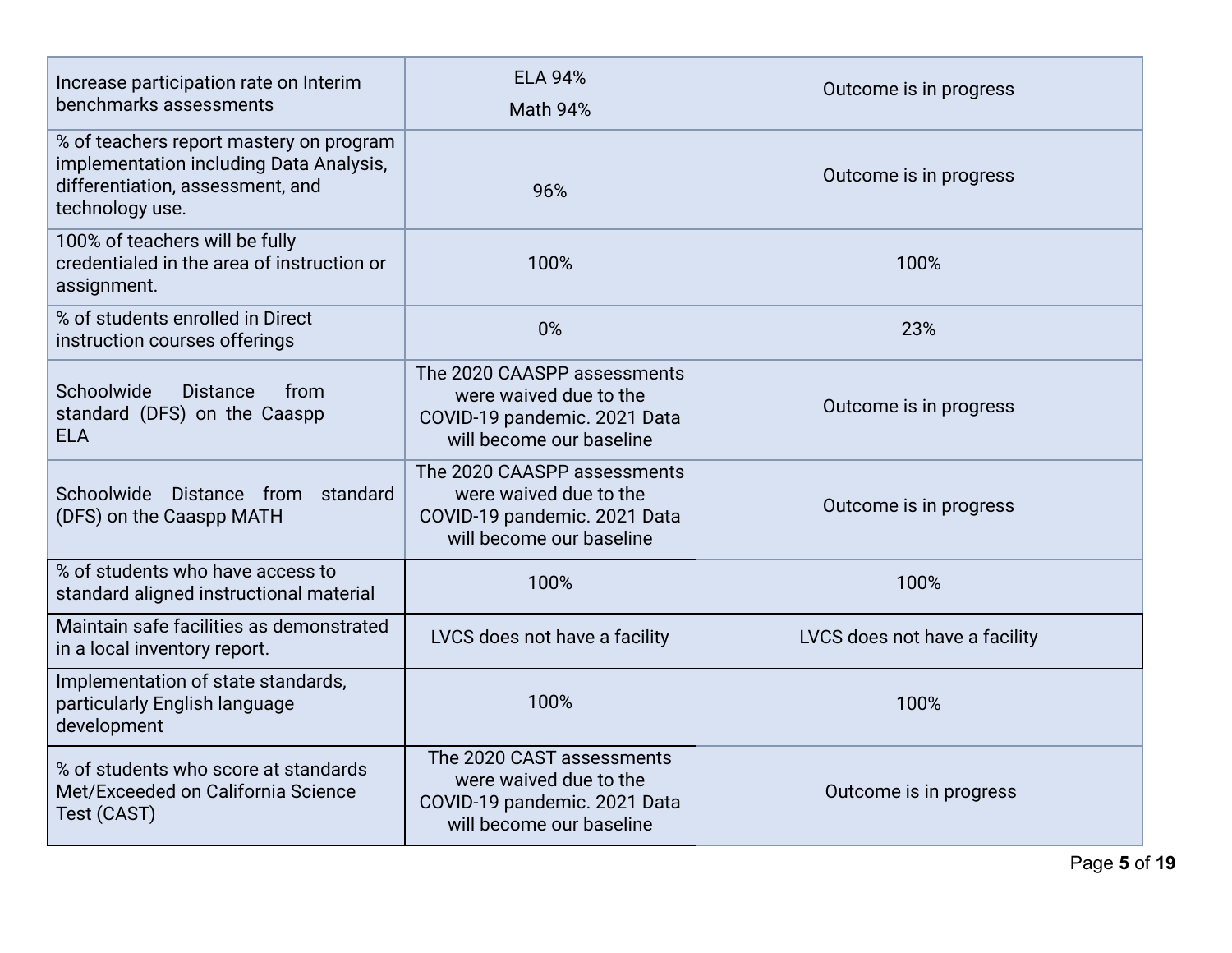| % of students scoring at ready or<br>conditionally ready on the EAP for ELA                            | The 2020 EAP assessments<br>were not available due to the<br>COVID-19 pandemic. 2021 Data<br>will become our baseline | Outcome is in progress |
|--------------------------------------------------------------------------------------------------------|-----------------------------------------------------------------------------------------------------------------------|------------------------|
| % of students scoring at ready or<br>conditionally ready on the EAP for Math                           | The 2020 EAP assessments<br>were not available due to the<br>COVID-19 pandemic. 2021 Data<br>will become our baseline | Outcome is in progress |
| % of priority group students (EL, FY,<br>those with exceptional needs) who<br>received tier 2 support) | 11.4%                                                                                                                 | 3%                     |

### **Actions**

| Action<br># | <b>Title</b>                                                                                                                                                                        | <b>Description</b>                                                                                                                                                                                                                                                                                                                                                                                                                                                                                                                                                                                                            | <b>Budgeted</b><br><b>Expenditures</b> | <b>Expenditures to</b><br>Date | Remaining<br><b>Balance</b> |
|-------------|-------------------------------------------------------------------------------------------------------------------------------------------------------------------------------------|-------------------------------------------------------------------------------------------------------------------------------------------------------------------------------------------------------------------------------------------------------------------------------------------------------------------------------------------------------------------------------------------------------------------------------------------------------------------------------------------------------------------------------------------------------------------------------------------------------------------------------|----------------------------------------|--------------------------------|-----------------------------|
|             | Professional<br>Learning related to<br>student learning<br>needs, particularly<br>for English<br>Learners, foster<br>youth, students<br>who qualify for<br>free or reduced<br>lunch | We will provide professional learning for<br>families and staff focused on instructional<br>strategies as well as the importance and<br>impacts of state testing. We are aware that<br>certain student groups such as English<br>Learners, foster youth, and students who<br>qualify for free or reduced lunch are in most<br>need of academic support. For example, we<br>will meet with families to provide learning<br>resources and strategies. We will also meet<br>once a month as a Professional Learning<br>Community as an entire staff and<br>additionally as a smaller group to focus on<br>professional learning. | \$60,346                               | \$36,769.27                    | \$23,576.73                 |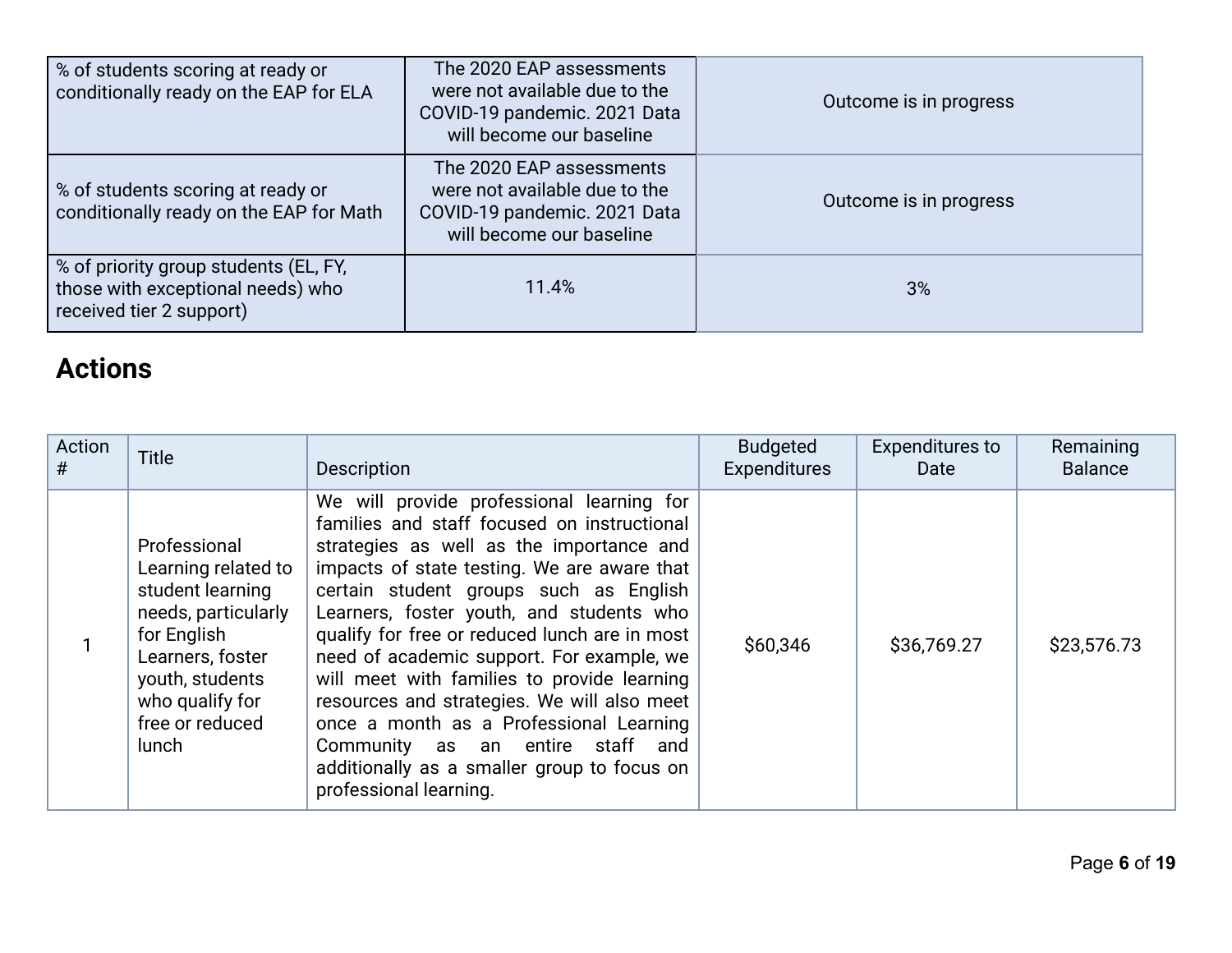| $\overline{2}$ | Professional<br>Learning related to<br>student learning<br>needs, particularly<br>for Students with<br><b>Disabilities</b> | We will provide professional learning for<br>families and staff focused on instructional<br>strategies as well as the importance and<br>impacts of state testing. We are aware that<br>certain groups such as our Students with<br>Disabilities are in most need of academic<br>support. For example, we will meet with<br>families to provide learning resources and<br>strategies. We will also meet once a month<br>as a Professional Learning Community as an<br>entire staff and additionally as a smaller<br>group to focus on professional learning.                                                                                                                                                                                                                                                                                                                                                                                                                  | \$104,814 | \$63,343.71 | \$41,470.29 |
|----------------|----------------------------------------------------------------------------------------------------------------------------|------------------------------------------------------------------------------------------------------------------------------------------------------------------------------------------------------------------------------------------------------------------------------------------------------------------------------------------------------------------------------------------------------------------------------------------------------------------------------------------------------------------------------------------------------------------------------------------------------------------------------------------------------------------------------------------------------------------------------------------------------------------------------------------------------------------------------------------------------------------------------------------------------------------------------------------------------------------------------|-----------|-------------|-------------|
| 3              | Implement and<br>assess formative<br>and interim<br>assessments                                                            | We will implement assessments regularly to<br>help us determine whether and to what<br>degree students are making progress toward<br>expected learning outcomes. We will focus<br>on programs for students who are not<br>demonstrating proficiency in ELA and Math<br>from prior CAASPP and STAR 360. This<br>action will improve services for<br>our<br>unduplicated groups and students with<br>disabilities because it will add to our current<br>program. This action will be implemented<br>schoolwide; however, we believe our<br>unduplicated student groups will benefit<br>principally because these groups are less<br>likely to have academic support at home.<br>These are the best use of funds because our<br>data demonstrates that these students need<br>additional support which, as a school we will<br>be able to closely monitor with a data driven<br>model to focus target instruction to mitigate<br>a potential increase in student learning loss. | \$68,932  | \$48,157.64 | \$20,774.36 |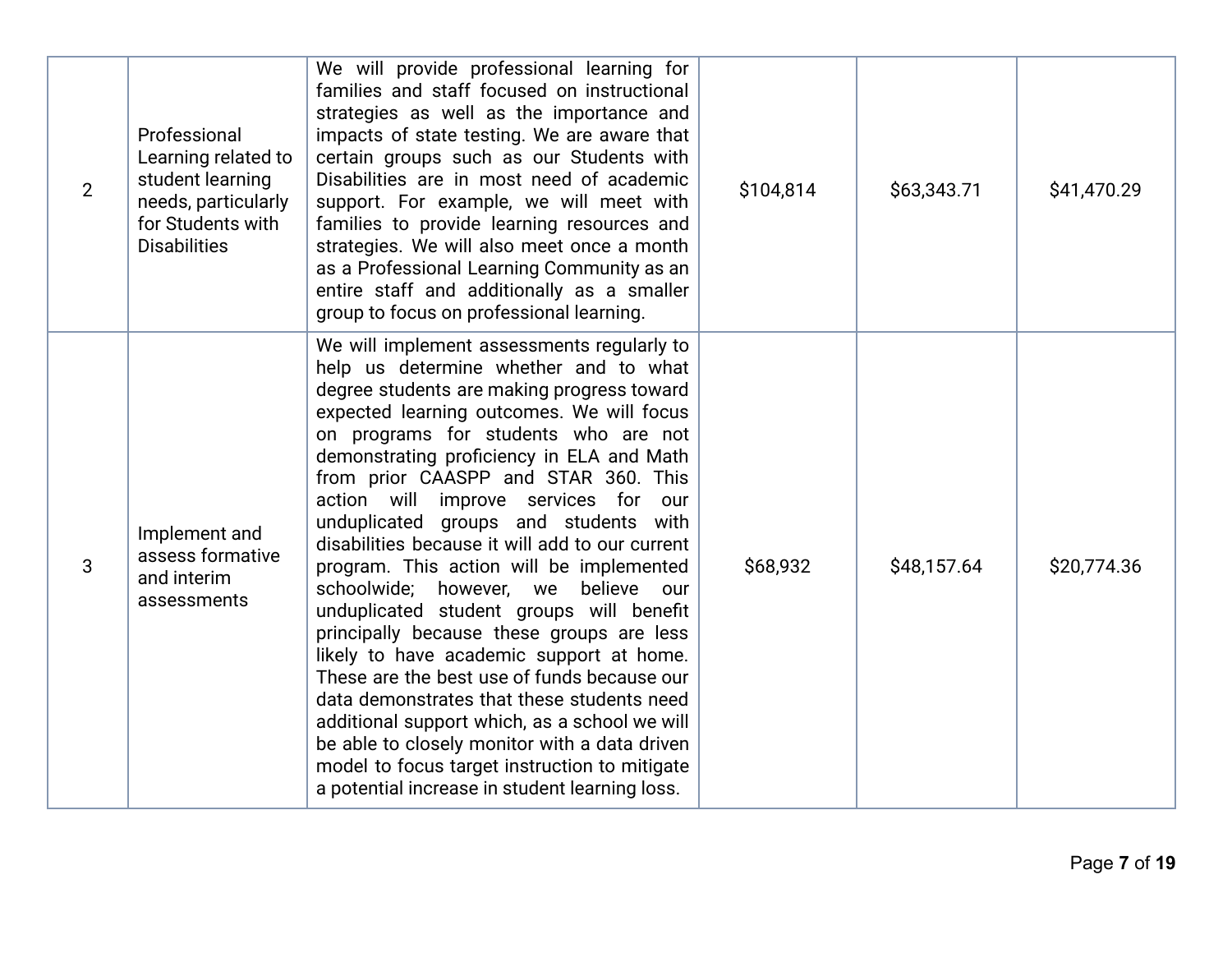| 4 | Increase the<br>number of live or<br>synchronous<br>classes/<br>workshops for<br><b>Elementary level</b><br>grades | We are creating and implementing a TK-6<br>academic online program with instruction<br>from our teachers. This program will consist<br>of online/synchronous classes and rotating<br>workshops focusing on standards-based<br>mathematics and language arts foundational<br>concepts. We will target students who are<br>working towards proficiency in ELA and Math<br>from prior CAASPP and STAR 360 testing<br>data. This program will increase and improve<br>services for our unduplicated groups and is<br>in addition to our current program offerings.<br>It will be implemented schoolwide, however,<br>our unduplicated student groups will benefit<br>principally, as students in these groups are<br>more likely to need additional academic<br>support. These are the best use of funds<br>because our data demonstrates that these<br>students need additional support which can<br>be provided by our credentialed teaching<br>staff who can model and closely monitor<br>student understanding. | \$0      | \$0     | \$0      |
|---|--------------------------------------------------------------------------------------------------------------------|-----------------------------------------------------------------------------------------------------------------------------------------------------------------------------------------------------------------------------------------------------------------------------------------------------------------------------------------------------------------------------------------------------------------------------------------------------------------------------------------------------------------------------------------------------------------------------------------------------------------------------------------------------------------------------------------------------------------------------------------------------------------------------------------------------------------------------------------------------------------------------------------------------------------------------------------------------------------------------------------------------------------|----------|---------|----------|
| 5 | Purchase<br>additional<br>technology                                                                               | We will provide mobile internet connectivity<br>and technology for student use for<br>connectivity at home. The goal is schoolwide<br>and is important because most of our<br>resources and curriculum are offered online.<br>An example is to provide a standards-based<br>online curriculum for our unduplicated<br>Another example is providing<br>students.<br>hotspots to ensure that our unduplicated<br>students can attend our live or synchronous<br>classes for academic and social emotional<br>well-being. Schoolwide, however, we know                                                                                                                                                                                                                                                                                                                                                                                                                                                             | \$20,000 | \$2,000 | \$18,000 |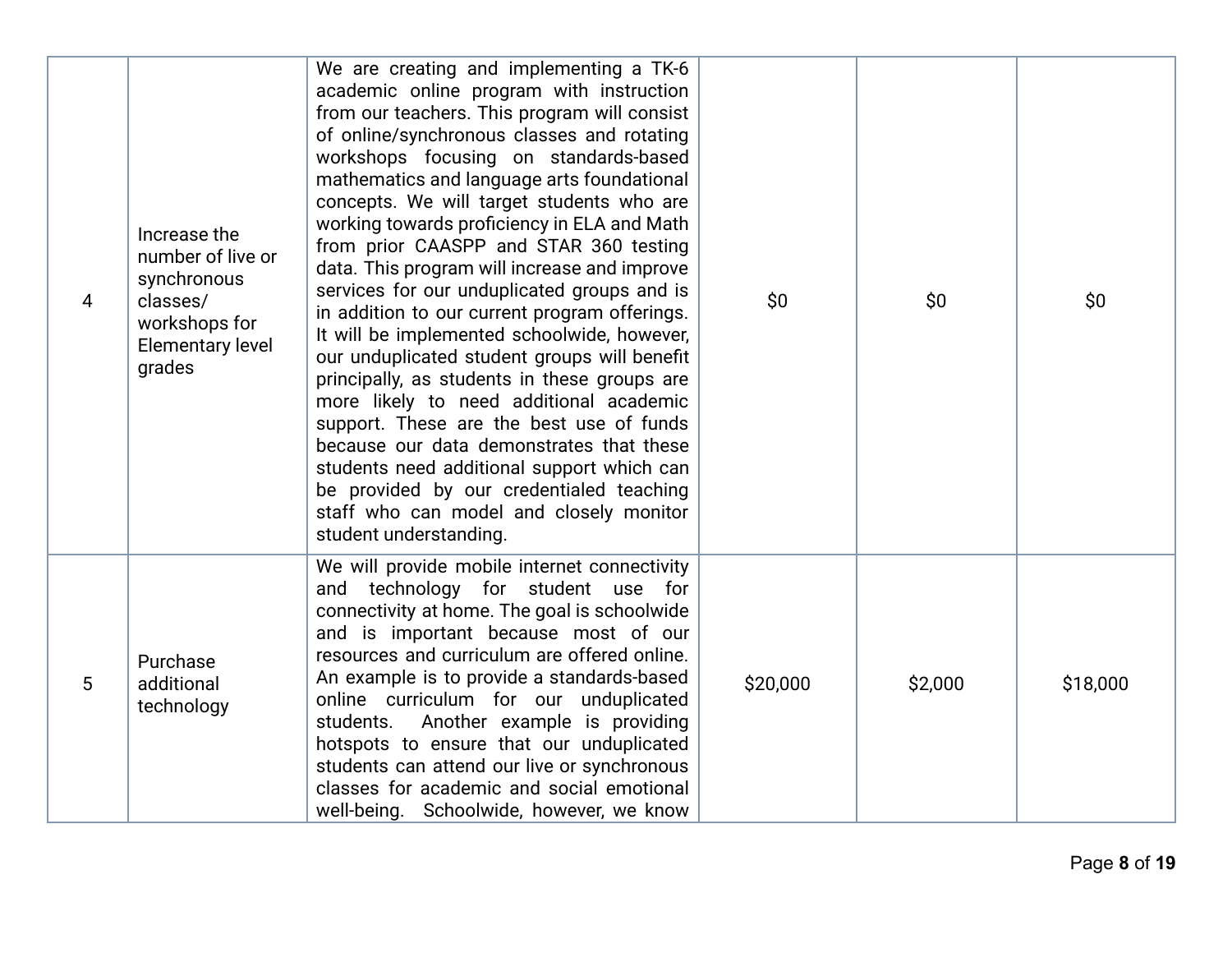|   |                                                                                                                                                                            | priority groups will benefit due to financial<br>restraints of these students.                                                                                                                                                                                                                                                                                                                                                                                                                                                                                                                                                                                                                                                                                                                                                                                                                                                                                                                                |          |             |             |
|---|----------------------------------------------------------------------------------------------------------------------------------------------------------------------------|---------------------------------------------------------------------------------------------------------------------------------------------------------------------------------------------------------------------------------------------------------------------------------------------------------------------------------------------------------------------------------------------------------------------------------------------------------------------------------------------------------------------------------------------------------------------------------------------------------------------------------------------------------------------------------------------------------------------------------------------------------------------------------------------------------------------------------------------------------------------------------------------------------------------------------------------------------------------------------------------------------------|----------|-------------|-------------|
| 6 | Hire and maintain<br>certificated staff to<br>provide<br>online/synchronou<br>s instruction,<br>programs, and<br>support.                                                  | We will hire certificated staff to expand our<br>middle school direct instruction courses for<br>English<br>Language Arts<br>and<br>Math.<br>Additionally, we will hire and maintain<br>certificated<br>staff<br>to<br>create<br>online/synchronous<br>instruction<br>support<br>programs for students who<br>are not<br>demonstrating proficiency in ELA and Math<br>from prior CAASPP and STAR 360. This<br>action will increase and improve services for<br>our unduplicated groups because it will add<br>to a current program. This action will be<br>implemented schoolwide; however, we<br>believe our unduplicated student groups will<br>benefit principally because these groups are<br>less likely to have academic support at<br>home. These are the best use of funds<br>because our data demonstrates that these<br>students need additional support due to<br>school closures and the pandemic there is<br>an increase in student learning loss which<br>we hope to mitigate with this action. | \$40,853 | \$23,174.11 | \$17,678.89 |
| 7 | Purchase of<br>resources to<br>support<br>Multi-Tiered<br>System of Support<br>(MTSS), Student<br>Study Team (SST),<br>& Section 504<br>access, process,<br>and compliance | We will purchase digital and paper resources,<br>software, and workshops to assist staff,<br>teachers and families with student services<br>and the processes within the department.<br>We are aware that student services have<br>certain documents, processes and needs<br>associated with compliance. The purchase<br>of these will help in streamlining the process<br>for our schools.<br>An example of an<br>expenditure is for our Student Study Team                                                                                                                                                                                                                                                                                                                                                                                                                                                                                                                                                  | \$1,374  | \$769.44    | \$604.56    |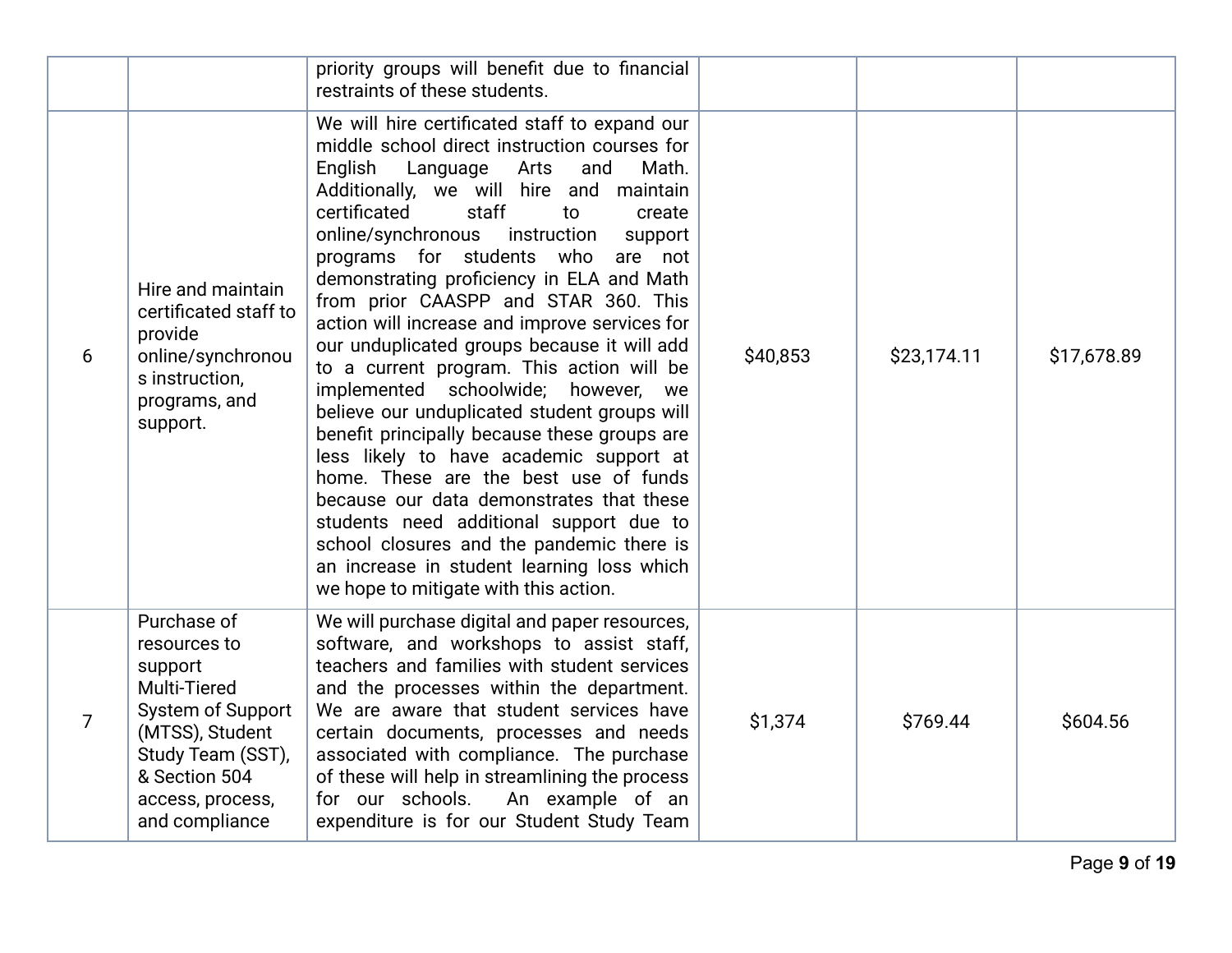| and Section 504 processes, Beyond SST will<br>promote a digital manner for making<br>referrals, scheduling, and holding meetings,<br>creating Intervention and 504 plans as well<br>as tracking data. Unduplicated students will<br>benefit from the purchase of resources as<br>some families have requested to remain off<br>technology, therefore the ability to purchase<br>printed materials will accommodate and<br>support their educational requests. This will<br>also support child find and create a<br>continuum of supports and services for<br>students. |  |
|------------------------------------------------------------------------------------------------------------------------------------------------------------------------------------------------------------------------------------------------------------------------------------------------------------------------------------------------------------------------------------------------------------------------------------------------------------------------------------------------------------------------------------------------------------------------|--|
|------------------------------------------------------------------------------------------------------------------------------------------------------------------------------------------------------------------------------------------------------------------------------------------------------------------------------------------------------------------------------------------------------------------------------------------------------------------------------------------------------------------------------------------------------------------------|--|

# **Goals and Actions**

### **Goal**

| Goal #                                                 | Description                                                                           |  |
|--------------------------------------------------------|---------------------------------------------------------------------------------------|--|
|                                                        | LVCS will promote a safe, healthy, and engaged learning environment for all students. |  |
|                                                        | <b>List Priorities</b>                                                                |  |
| $\overline{2}$                                         | Priority 4: Pupil Achievement (Pupil Outcomes)                                        |  |
|                                                        | Priority 7: Course Access (Conditions of Learning)                                    |  |
|                                                        | Priority 8: Other Pupil Outcomes (Pupil Outcomes)                                     |  |
| An explanation of why the LEA has developed this goal. |                                                                                       |  |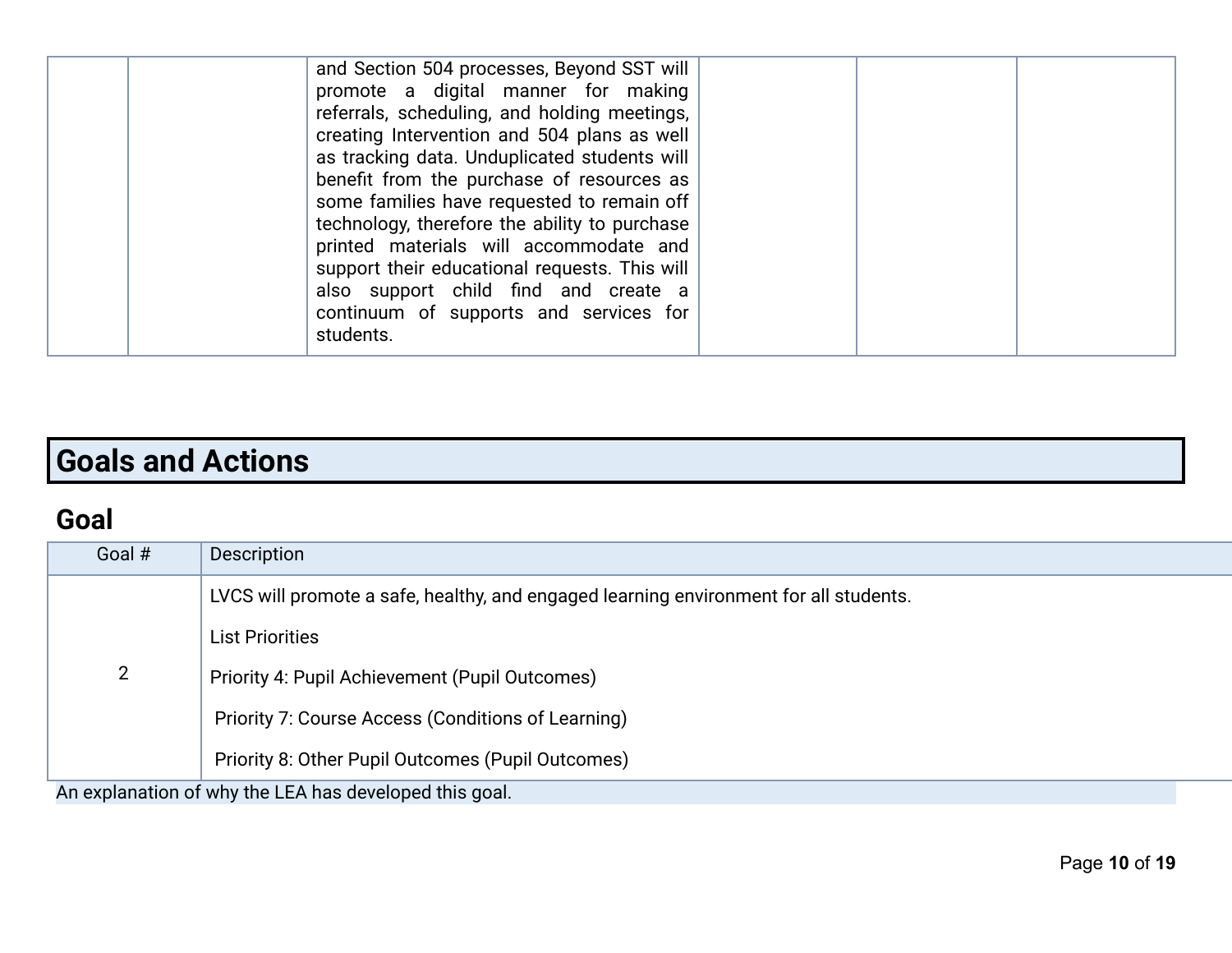This goal was developed to ensure all students including unduplicated students (foster youth, English learners, and students who qualify for free or reduced lunch) are receiving the additional support they need. To monitor students and address any individualized area of need we will hire additional staff and set procedures to be able to provide any additional support. We will hire and maintain certificated staff to provide online/synchronous instruction, programs, and support for our English Learners. To ensure improvement on our English Learners reclassification, to improve these results we will fund support staff for unduplicated student support, which includes hiring a bilingual family liaison to support our non-English speaking populations. We hope these actions will contribute to improving our overall Goal to promote a safe, healthy, and engaged learning environment for all our student

### **Measuring and Reporting Results**

| <b>Metric</b>                                                                                       | <b>Baseline</b>                                | Available Outcome Data |
|-----------------------------------------------------------------------------------------------------|------------------------------------------------|------------------------|
| % of students who feel safe or<br>connected to the school                                           | Students: 93%<br>Parents: 95%<br>Teachers: 94% | Outcome is in progress |
| The percent student suspension rate                                                                 | $0\%$                                          | Outcome is in progress |
| The percent student expulsion rate                                                                  | $0\%$                                          | Outcome is in progress |
| The percent High school dropout rate                                                                | $0\%$                                          | Outcome is in progress |
| The percent Middle school dropout<br>rate                                                           | 0%                                             | Outcome is in progress |
| <b>Maintain Chronic Absenteeism</b><br>Indicator at 0% for all students                             | $0\%$                                          | 0%                     |
| 1% increase in student attendance or<br>maintenance of a minimum of 98%<br>attendance rate annually | 100%                                           | 100%                   |
| Increase opportunities for student<br>participation in leadership,                                  | Fall: 24 students<br>Spring: 21 students       | Fall: 62 students      |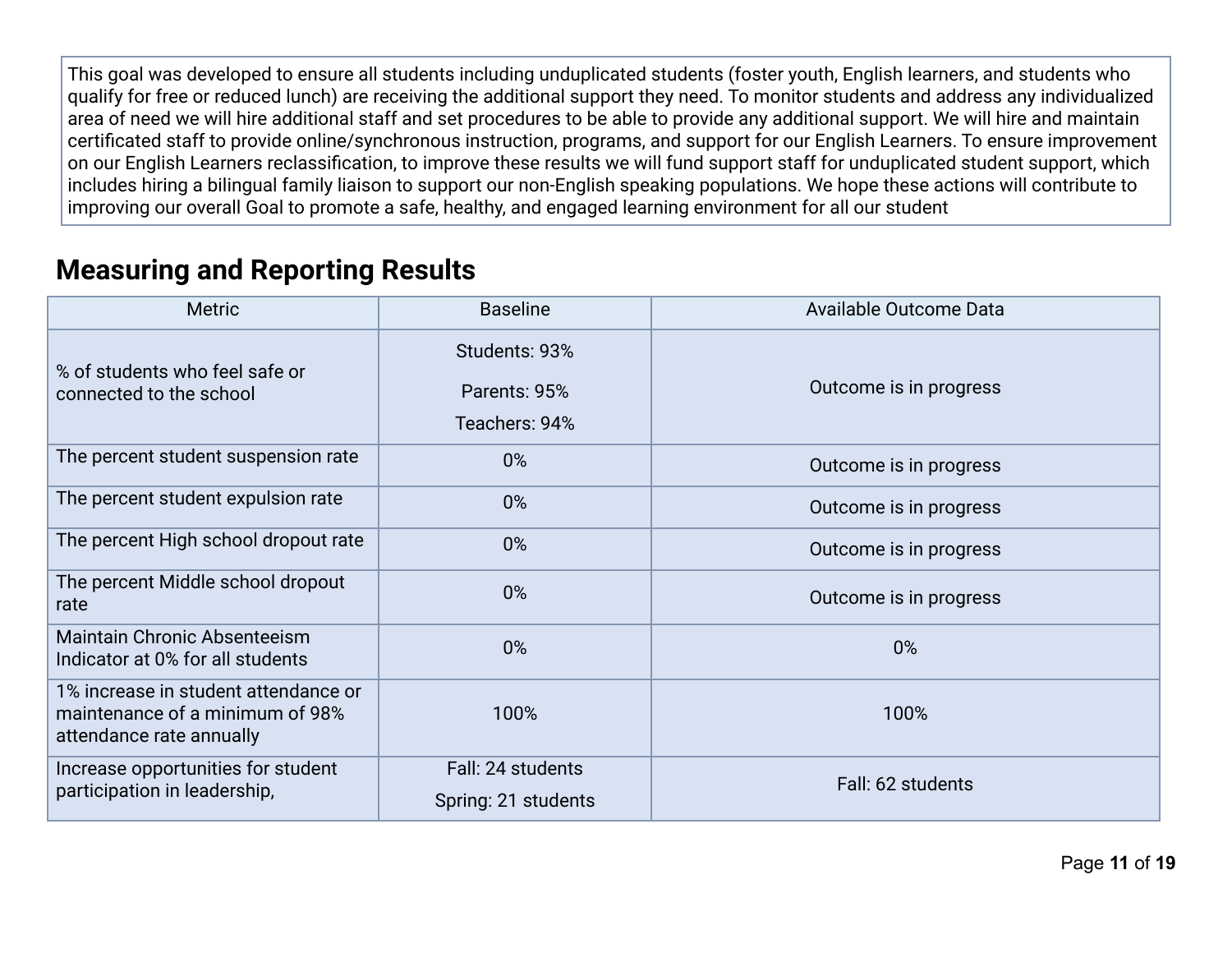| enrichment, and academic events i.e.,<br>NHS NJHS, Enrichment                                                                                                                                                                       |                                                                                                               |                     |
|-------------------------------------------------------------------------------------------------------------------------------------------------------------------------------------------------------------------------------------|---------------------------------------------------------------------------------------------------------------|---------------------|
| % of parents who provide feedback<br>on survey specific to our LCAP<br>actions and goals                                                                                                                                            | 100%                                                                                                          | Outcome in progress |
| % of parents/guardians of English<br>learners, foster youth, and students<br>who qualify for free or reduced lunch<br>meet with a resource specialist such<br>as our foster youth liaison or EL<br>coordinator at least once a year | 100%                                                                                                          | Outcome in progress |
| The percent of English learners who<br>reclassify                                                                                                                                                                                   | 0.2%                                                                                                          | 0%                  |
| The percent of English learners who<br>are making progress towards English<br>proficiency on ELPI                                                                                                                                   | The 2020 ELPI results not<br>available due to the COVID-19<br>pandemic. 2021 Data will<br>become our baseline | Outcome in progress |

## **Actions**

| Action # | <b>Title</b>                                                 | Description                                                                                                                                                                                                                                                                                                                                                                                                                                                              | Budgeted<br>Expenditures | <b>Expenditures</b><br>to Date | Remaining<br><b>Balance</b> |
|----------|--------------------------------------------------------------|--------------------------------------------------------------------------------------------------------------------------------------------------------------------------------------------------------------------------------------------------------------------------------------------------------------------------------------------------------------------------------------------------------------------------------------------------------------------------|--------------------------|--------------------------------|-----------------------------|
|          | Fund support<br>staff for<br>unduplicated<br>student support | We will fund foster/homeless youth and family<br>liaison positions to address specific needs of<br>unduplicated and students with disabilities including<br>augmented communication with families to receive<br>information and support in the appropriate<br>language. For example, we will utilize our<br>foster/homeless youth liaison position to partner<br>with families to assist in meeting the educational,<br>social, and emotional needs of students. We will | \$30,000                 | \$3,583.48                     | \$26,416.52                 |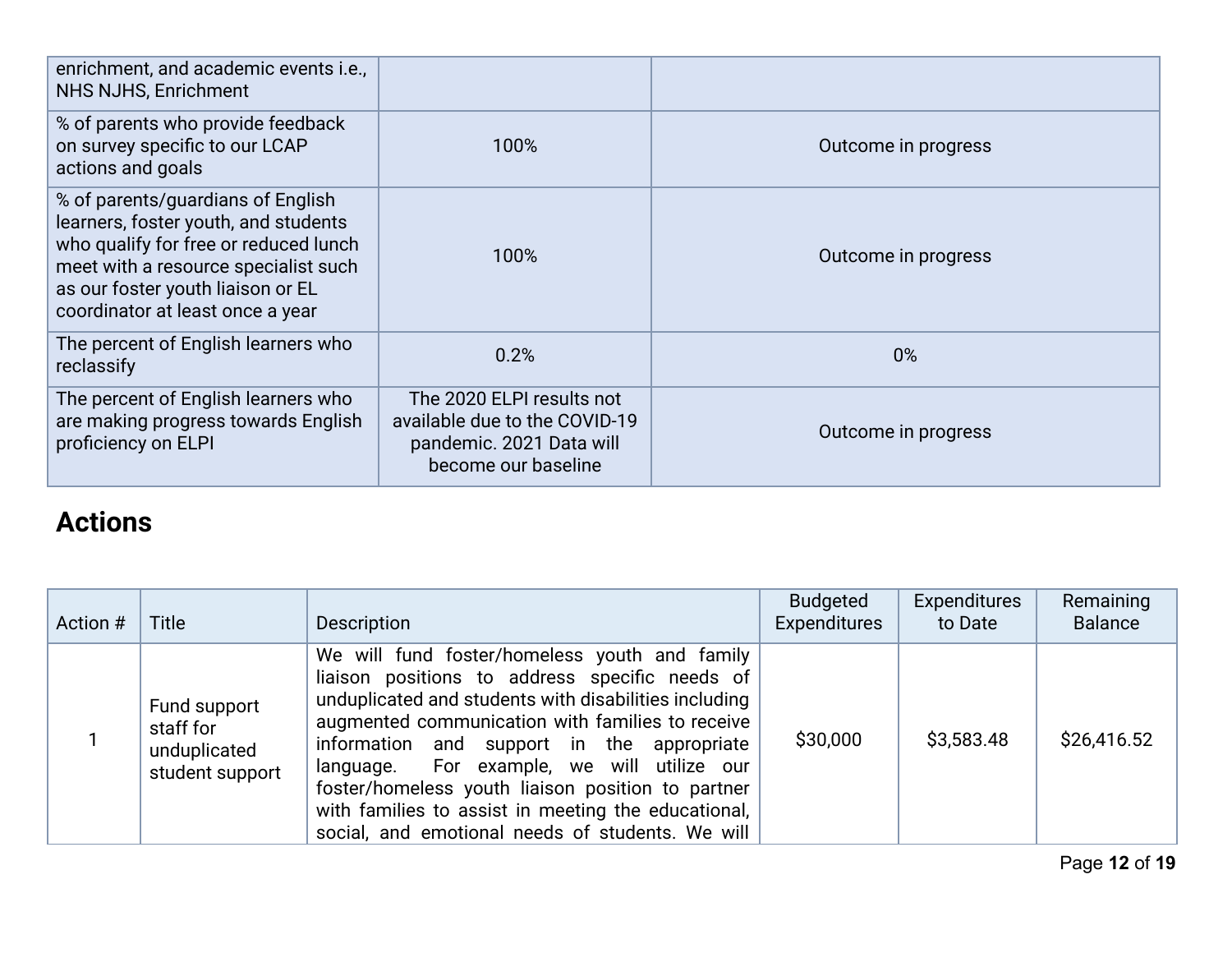|                |                                                                                                                                                       | also hire family liaisons who also speak another<br>language<br>besides English, to support our<br>non-English speaking populations.                                                                                                                                                                                                                                                                                                                                                                                                                                                                                                                                                                                                                                                                                                                                                                                                                                                                                                                                                                                                                                                                                                                |         |           |           |
|----------------|-------------------------------------------------------------------------------------------------------------------------------------------------------|-----------------------------------------------------------------------------------------------------------------------------------------------------------------------------------------------------------------------------------------------------------------------------------------------------------------------------------------------------------------------------------------------------------------------------------------------------------------------------------------------------------------------------------------------------------------------------------------------------------------------------------------------------------------------------------------------------------------------------------------------------------------------------------------------------------------------------------------------------------------------------------------------------------------------------------------------------------------------------------------------------------------------------------------------------------------------------------------------------------------------------------------------------------------------------------------------------------------------------------------------------|---------|-----------|-----------|
| $\overline{2}$ | Hire and maintain<br>certificated staff<br>to provide online/<br>synchronous<br>instruction,<br>programs, and<br>support for our<br>English Learners. | To improve and increase our academic support for<br>English learners including those with disabilities, we<br>will refine and improve our English language<br>development curriculum and instructional delivery.<br>Expenditures related to this action are the hiring of<br>additional certificated staff and programs.                                                                                                                                                                                                                                                                                                                                                                                                                                                                                                                                                                                                                                                                                                                                                                                                                                                                                                                            | \$0     | \$0\$     | \$0       |
| 3              | <b>Fund School</b><br>Counselor/SST<br>Coordinator                                                                                                    | According to our parent survey 61% of our parents<br>who participated in the survey were concerned with<br>their child's mental health. To support our families<br>and provide a resource we will fund the School<br>Counselor/SST coordinator.<br>This position will<br>provide social-emotional<br>and<br>oversee<br>and<br>counseling services, supports and referrals.<br>The<br>Coordinator will work to hold virtual SST meetings.<br>The Counselor/SST Coordinator will offer group<br>sessions/1:1, check in with students, lead SST<br>meetings with a whole child perspective with Social<br>Emotional Learning,<br>academic,<br>suicide<br>risk<br>assessment, students in crisis, dedicated time with<br>unduplicated,<br>collecting<br>community-based<br>resources for families.<br>Although this is a<br>schoolwide support, the position will focus on our<br>priority group of students in need of academic<br>intervention which includes Foster youth, low SED<br>backgrounds, special education, and English<br>learners. This position will provide support to<br>students clinically and educationally. For example,<br>counselors will address social and emotional needs<br>of students through a variety of ways including | \$9,380 | \$4382.33 | \$4997.67 |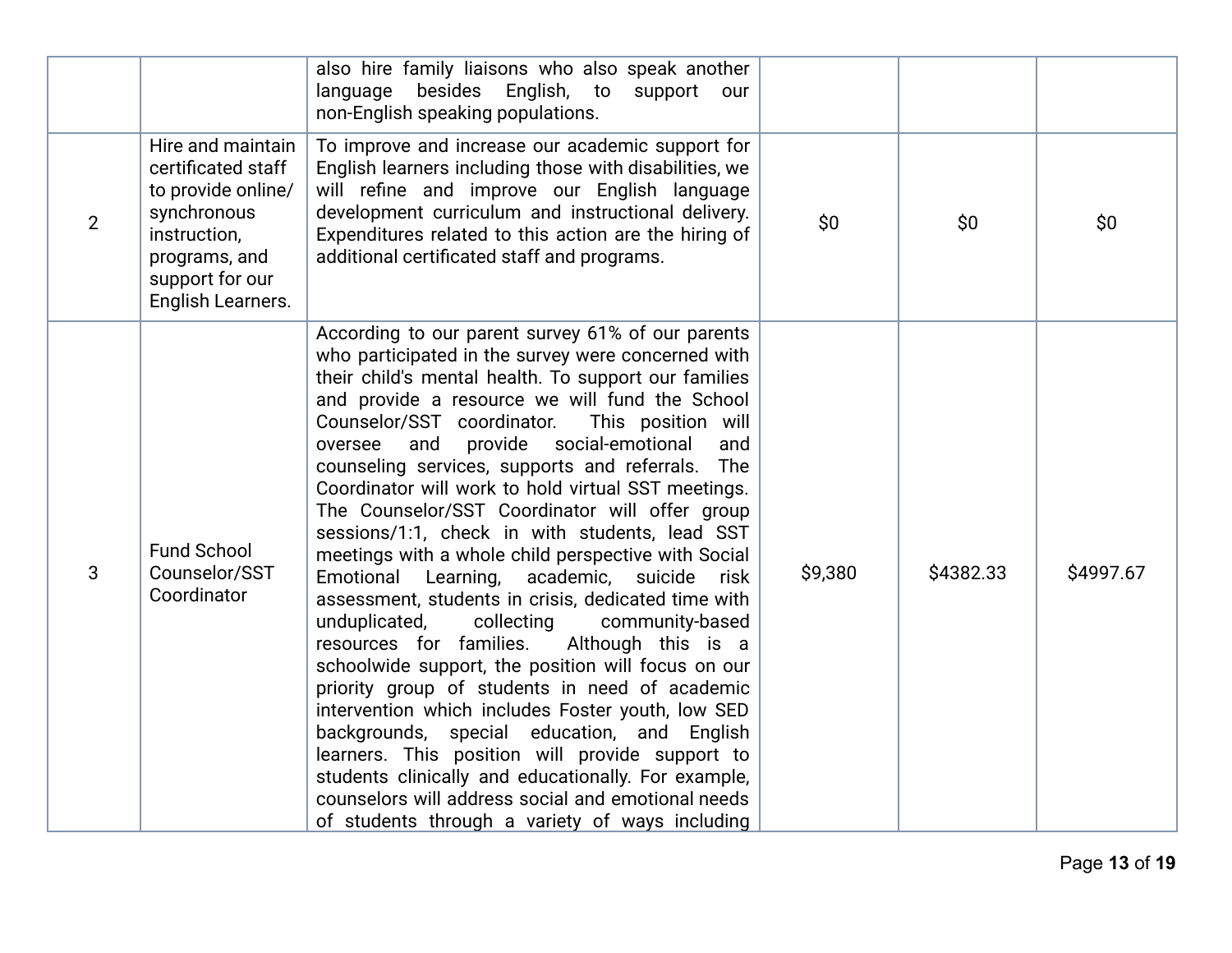|                                                                 | workshops, whole group practices, small group<br>interventions, and individualized learning activities.<br>Another example is that our counselor will provide<br>ongoing training and support to charter staff.                                                                                                                                                                                                                                                                                                                                                                                                      |     |     |     |
|-----------------------------------------------------------------|----------------------------------------------------------------------------------------------------------------------------------------------------------------------------------------------------------------------------------------------------------------------------------------------------------------------------------------------------------------------------------------------------------------------------------------------------------------------------------------------------------------------------------------------------------------------------------------------------------------------|-----|-----|-----|
| Fund positions<br>for monitoring<br>student<br>achievement data | Focusing on priority group students such as EL, FY,<br>or SED background, who did not re-enroll with the<br>following school year, as well as those that leave<br>during the school year to decrease the dropout rates<br>in middle and high school. This will improve and<br>increase services with a dedicated staff member to<br>collaborate with families, High School Counselors,<br>and the High School Department to assist our<br>priority groups and schoolwide students. Our<br>priority groups will benefit from this position as they<br>will partner with our translators to assist, if needed<br>also. | \$0 | \$0 | \$0 |

# **Goals and Actions**

### **Goal**

| Goal # | <b>Description</b>                                                                    |
|--------|---------------------------------------------------------------------------------------|
|        | Increase the number of students who are high school, college, career, and life ready. |
|        | List priorities:                                                                      |
| 3      | Priority 3: Parental Involvement (Engagement)                                         |
|        | Priority 5: Pupil Engagement (Engagement)                                             |
|        | Priority 6: School Climate (Engagement)                                               |
|        |                                                                                       |

An explanation of why the LEA has developed this goal.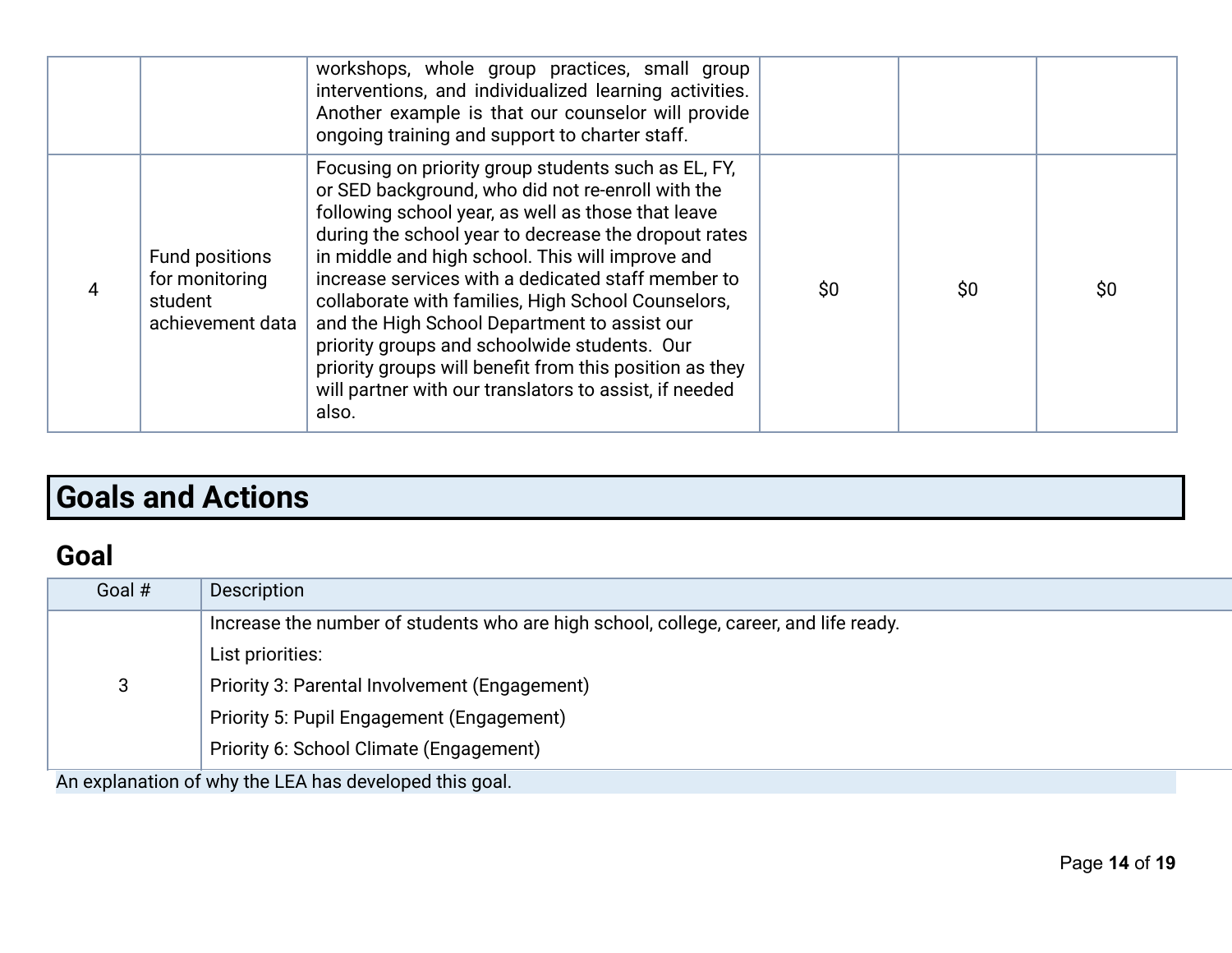This goal was developed to increase college and career readiness amongst our high school students. There is a need to increase the number of students participating and improving in college assessments. We will provide students with College Readiness Assessments and Preparatory Workshops to ensure they are supported in every way. We hope to ensure all our students in secondary education increase their performance on all college and career readiness measures with the additional support we have planned as actions for the coming school year. We are planning to add additional AG courses to facilitate AG completion. We will collaborate with the College Board to offer onsite locations that offer PSAT, SAT and AP testing. Students have had a difficult time taking AP tests at outside institutions and this will solve that problem. We will add credentialed teacher taught CTE courses in HSVA in addition to the CTE opportunities available through eDynamic/Edmentum and at community colleges. We will offer courses through HSVA that offer more support to the struggling student to help our CAASPP scores in English, math, and science specifically. We will offer military science and leadership courses through HSVA that will help students reach the 2-year requirement for preparedness in that area. We will Contract with Earn and Learn, an organization that facilitates internship opportunities and helps students achieve the capstone course portion of the CTE pathway, making full completion more likely. Additionally, we will continue to encourage concurrent enrollment with local community colleges and seek out opportunities to partner with local colleges to offer dual enrollment to ensure we can continue to create more opportunities for our students to meet the state college and career preparedness requirements. Lastly, we will establish a contact and relationship with the Department of Rehabilitation in order to support our students with disabilities. We will also offer college and career awareness support, services, and workshops to our students with disabilities.

### **Measuring and Reporting Results**

| <b>Metric</b>                                                                                                                                 | <b>Baseline</b>                                                                                                   | Available Outcome Data     |
|-----------------------------------------------------------------------------------------------------------------------------------------------|-------------------------------------------------------------------------------------------------------------------|----------------------------|
| The percent of students graduating<br>with A-G requirements fulfilled                                                                         | N/A                                                                                                               | <b>Outcome in Progress</b> |
| The percent of students participating in<br>a CTE pathway                                                                                     | 0%                                                                                                                | <b>Outcome in Progress</b> |
| 5% increase in the number of students<br>who score at Approaching Prepared or<br>Prepared level on the College and<br><b>Career Indicator</b> | The 2020 CCI results were not<br>available due to the COVID-19<br>pandemic. 2021 Data will<br>become our baseline | <b>Outcome in Progress</b> |
| The percentage of students passing the<br>AP examination with a score of 3 or<br>higher                                                       | 0%                                                                                                                | <b>Outcome in Progress</b> |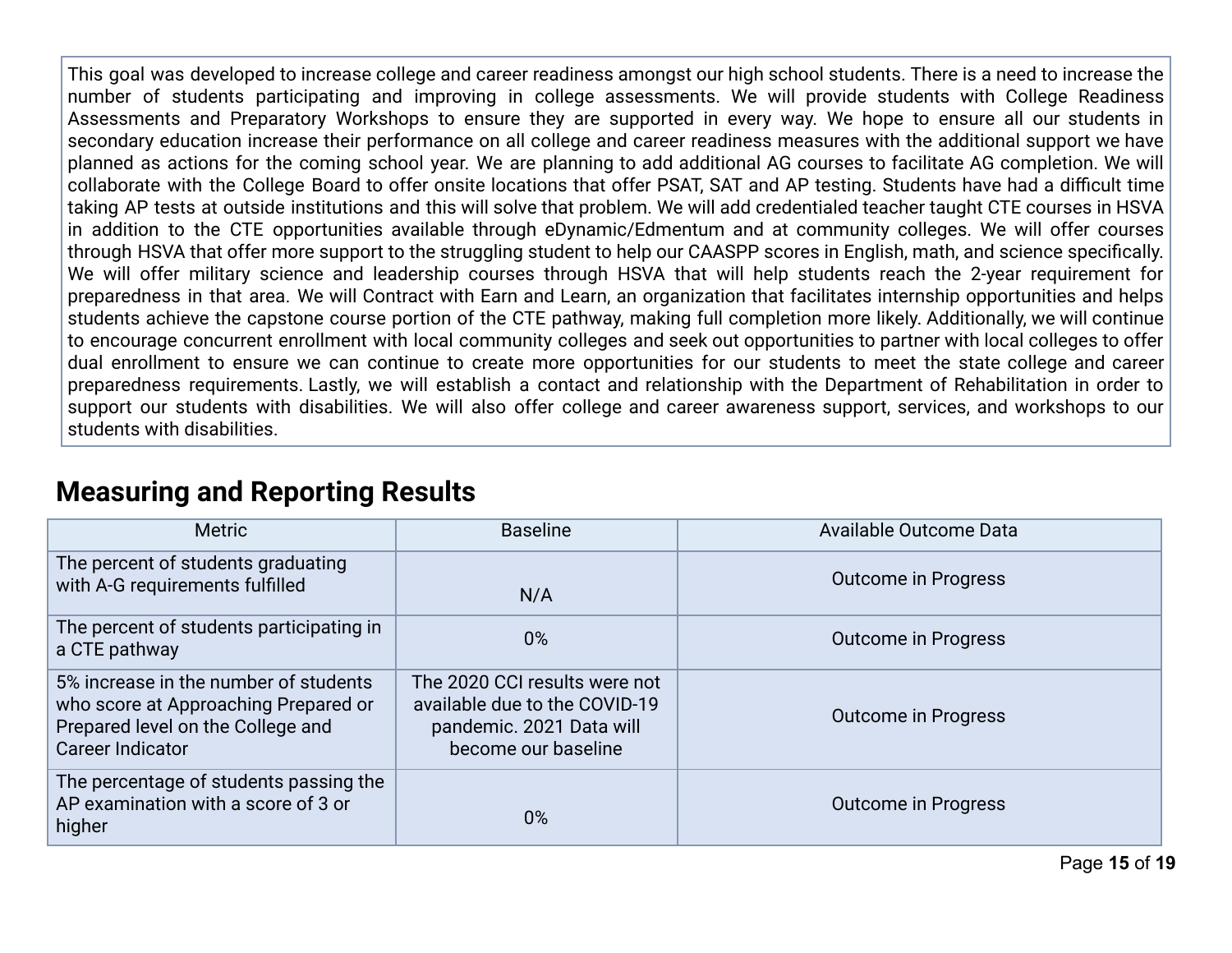| The percentage of high school<br>students graduating within 4 or 5<br>years                                                                             | N/A                                                                                                                  | <b>Outcome in Progress</b> |
|---------------------------------------------------------------------------------------------------------------------------------------------------------|----------------------------------------------------------------------------------------------------------------------|----------------------------|
| Increase CAASPP participation rate or<br>maintain at 95% or higher                                                                                      | The 2020 CAASPP<br>assessments were waived due<br>to the COVID-19 pandemic.<br>2021 Data will become our<br>baseline | <b>Outcome in Progress</b> |
| Increase percentage of students<br>scoring at standard met or exceeding<br>(level 3 or 4) on CAASPP Mathematics<br>assessments, including all subgroups | The 2020 CAASPP<br>assessments were waived due<br>to the COVID-19 pandemic.<br>2021 Data will become our<br>baseline | <b>Outcome in Progress</b> |
| Increase percentage of students<br>scoring at standard met or exceeding<br>(level 3 or 4) on CAASPP ELA<br>assessments, including all subgroups         | The 2020 CAASPP<br>assessments were waived due<br>to the COVID-19 pandemic.<br>2021 Data will become our<br>baseline | <b>Outcome in Progress</b> |
| % of students who complete both A-G<br>and CTE pathway                                                                                                  | 0%                                                                                                                   | <b>Outcome in Progress</b> |

# **Actions**

| Action # | <b>Title</b>                                                                  | Description                                                                                                                                                                                                                                                                                                         | <b>Budgeted</b><br><b>Expenditures</b> | Expenditures<br>to Date | Remaining<br><b>Balance</b> |
|----------|-------------------------------------------------------------------------------|---------------------------------------------------------------------------------------------------------------------------------------------------------------------------------------------------------------------------------------------------------------------------------------------------------------------|----------------------------------------|-------------------------|-----------------------------|
|          | Increase number of<br>course offerings in<br>college and career<br>indicators | We will expand course offerings and analyze<br>student data to find where a-g completion<br>rates drop-off and expand course offerings.<br>This action will increase and improve<br>services for our unduplicated groups<br>because it will add to a current program.<br>The action will be implemented schoolwide; | \$41,616                               | \$25,030.60             | \$16,585.40                 |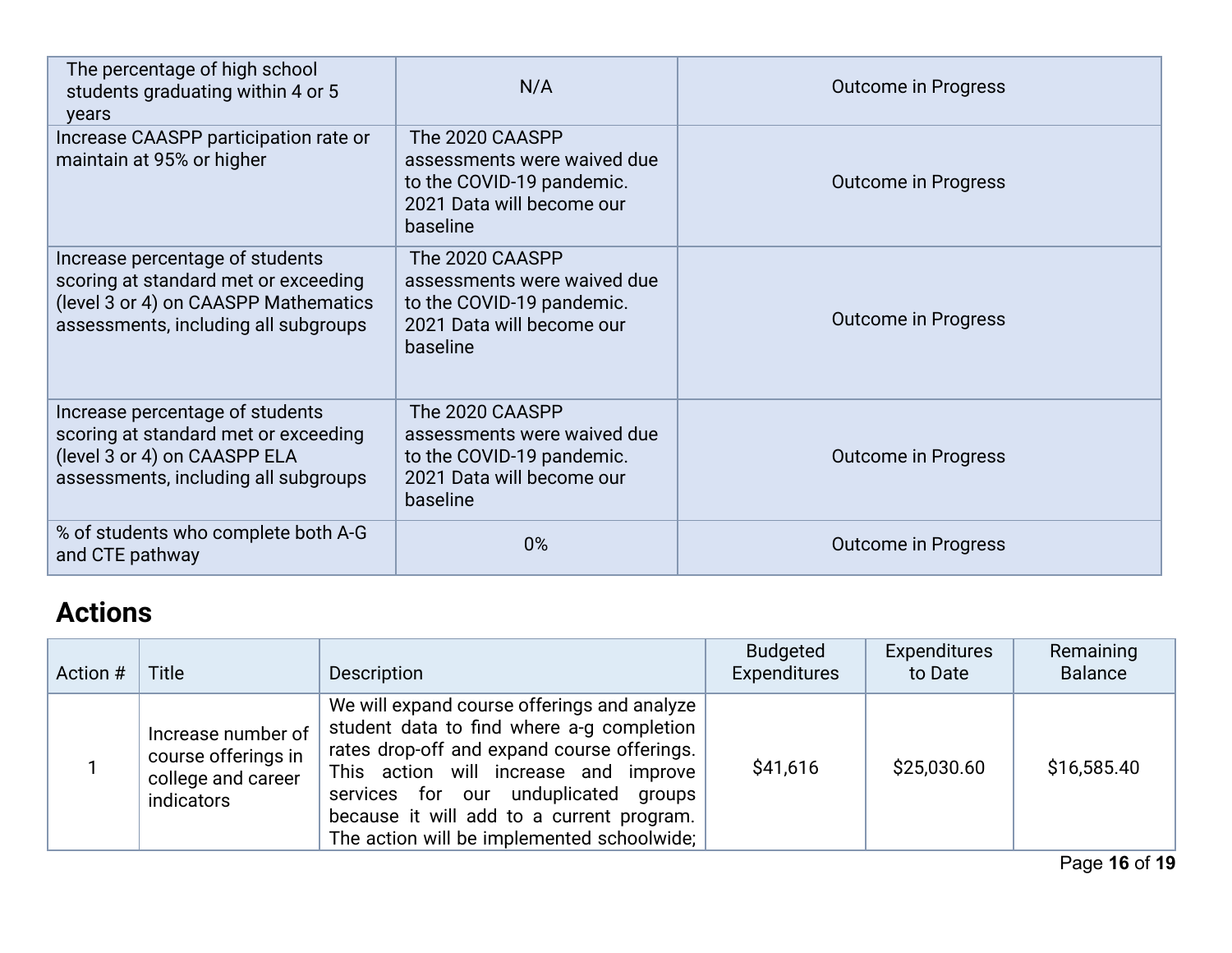|                |                                                                                    | however, we believe our unduplicated<br>student groups will benefit principally<br>because these groups are less likely to have<br>academic support at home and the<br>offerings will support viable skills outside of<br>Our unduplicated students will<br>schools.<br>have more opportunities for post-high<br>school career opportunities. These are the<br>best use of funds because our data<br>demonstrates that these students need<br>additional support due to school closures<br>and the pandemic there is an increase in<br>student learning loss which we hope to<br>mitigate with this action.<br><b>Expenditures</b><br>associated with this action include: For<br>example, we will add CTE course offerings<br>to our High School Virtual Academy. We will<br>also add more A-G course offerings for<br>students to be able to make progress<br>towards A-G Completion. |         |     |         |
|----------------|------------------------------------------------------------------------------------|-----------------------------------------------------------------------------------------------------------------------------------------------------------------------------------------------------------------------------------------------------------------------------------------------------------------------------------------------------------------------------------------------------------------------------------------------------------------------------------------------------------------------------------------------------------------------------------------------------------------------------------------------------------------------------------------------------------------------------------------------------------------------------------------------------------------------------------------------------------------------------------------|---------|-----|---------|
| $\overline{2}$ | Provide College<br><b>Readiness</b><br>Assessments and<br>Preparatory<br>Workshops | To improve on the CCI indicator we will<br>number<br>increase<br>the<br>of students<br>participating on ACT, PSAT, SAT, and AP end<br>of course exams.<br>Although this is a<br>schoolwide action, we will focus our<br>and<br>staff<br>towards<br>resources<br>our<br>unduplicated students and students with<br>disabilities to provide them with more<br>opportunities, workshops, and resources to<br>prepare for college readiness.                                                                                                                                                                                                                                                                                                                                                                                                                                                | \$0\$   | \$0 | \$0     |
| 3              | Partnership with<br>Earn and Learn<br>Organization and<br>additional               | To increase college and career readiness,<br>we will partner with Earn and Learn, an<br>organization that facilitates internship<br>opportunities.<br>This will increase and                                                                                                                                                                                                                                                                                                                                                                                                                                                                                                                                                                                                                                                                                                            | \$2,934 | \$0 | \$2,934 |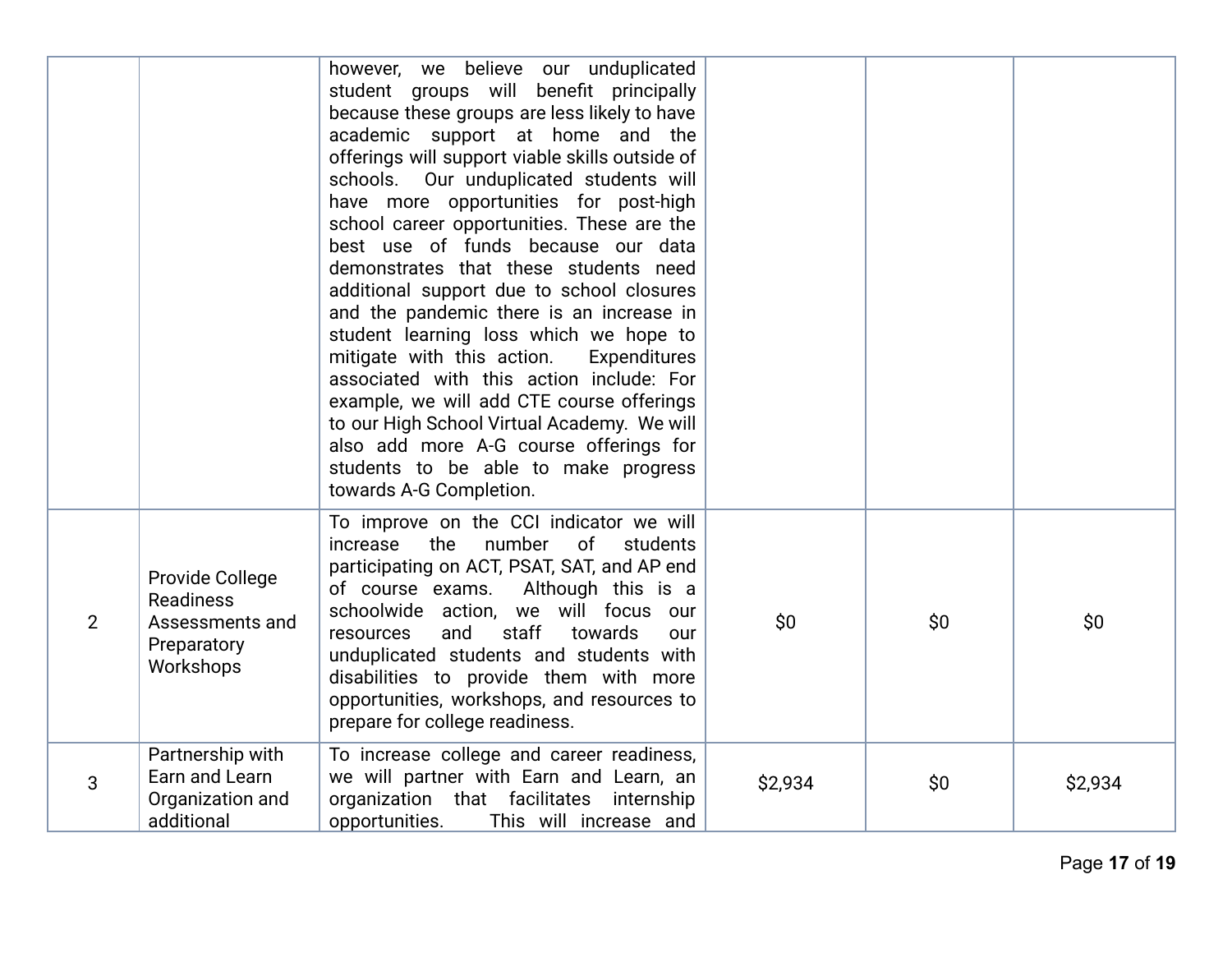|   | secondary support<br>programs            | improve services for our priority groups<br>because it will provide an additional avenue<br>other than a university, college, or<br>community college to gain career<br>exploration. An example is that Earn and<br>Learn will provide resources to support and<br>deepen career pathways for learners<br>including contacts to industry, tools to<br>organize work-based learning, and a<br>collaborative community of peers.                                                                                                                                                                                                                                                                                                                                                                                                                                 |     |     |       |
|---|------------------------------------------|----------------------------------------------------------------------------------------------------------------------------------------------------------------------------------------------------------------------------------------------------------------------------------------------------------------------------------------------------------------------------------------------------------------------------------------------------------------------------------------------------------------------------------------------------------------------------------------------------------------------------------------------------------------------------------------------------------------------------------------------------------------------------------------------------------------------------------------------------------------|-----|-----|-------|
|   |                                          | We will also be working to develop a contact<br>and relationship with the Department of<br>Rehabilitation to support students with<br>disabilities.                                                                                                                                                                                                                                                                                                                                                                                                                                                                                                                                                                                                                                                                                                            |     |     |       |
| 4 | Individualized<br><b>Graduation Plan</b> | To improve our graduation rate and<br>performance score we have set procedures<br>to revamp our Individualized Graduation<br>Plan to raise awareness among<br>our<br>teachers so that they understand the<br>actions that make our students classified as<br>CCI prepared. They will be asked to choose<br>a path that culminates in each student<br>qualifying as prepared in a way best suited<br>to their individual needs. We are also setting<br>up free advisory classes, submitted to the<br>College Board for AG credit and led by the<br>counselor. This will assist students/families<br>in making choices that will benefit<br>themselves and our dashboard. We have<br>several strategies that are foundational for<br>the training/support offered above. This<br>offering will contribute to CCI preparedness<br>and is more readily accessible. | \$0 | \$0 | \$0\$ |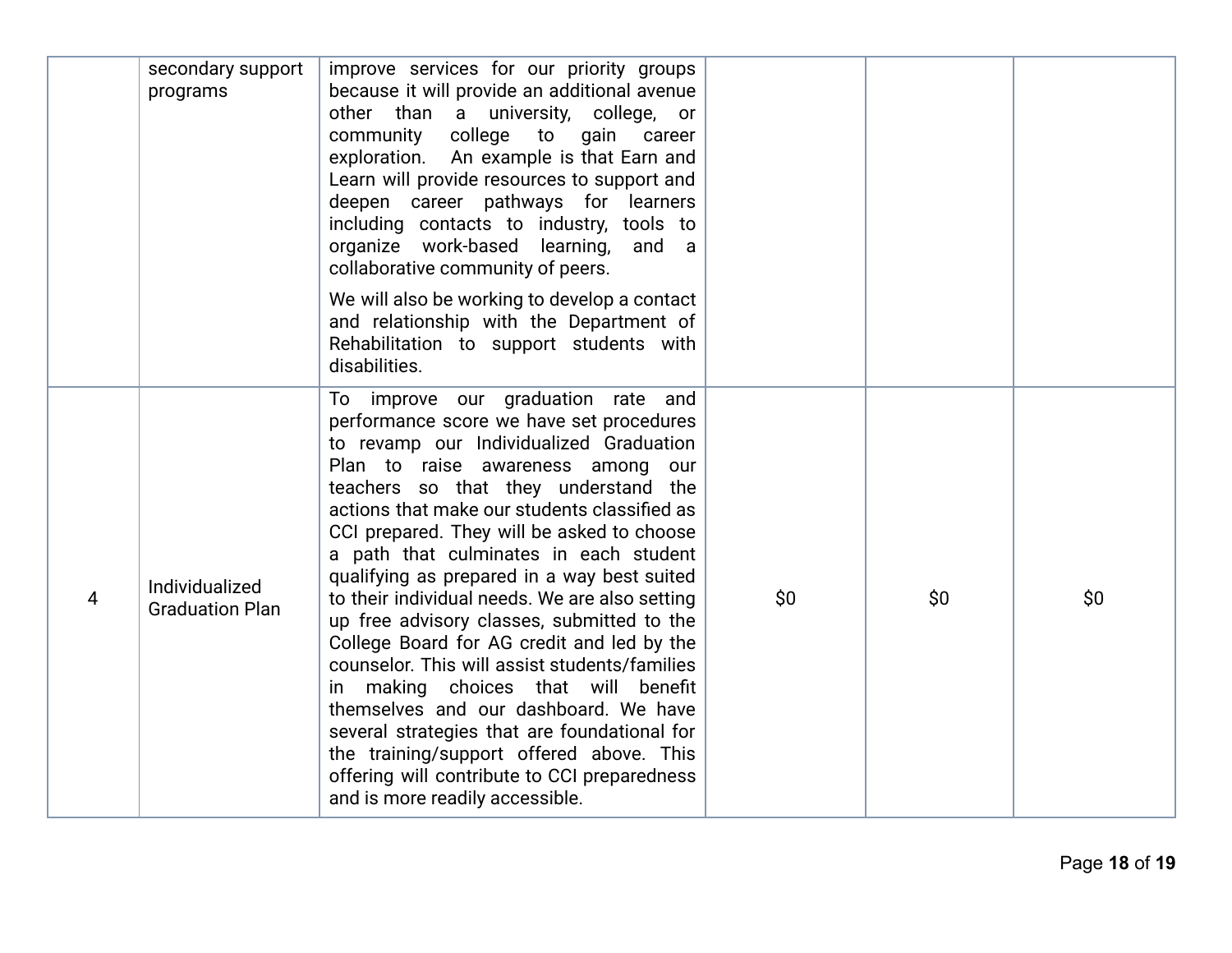| Students with disabilities will have a High  |  |  |
|----------------------------------------------|--|--|
| School Counselor, Home School Teacher,       |  |  |
| Special Education Teacher, and parent        |  |  |
| present at their IEP to assist in developing |  |  |
| their course of study in conjunction with    |  |  |
| their independent transition plan.           |  |  |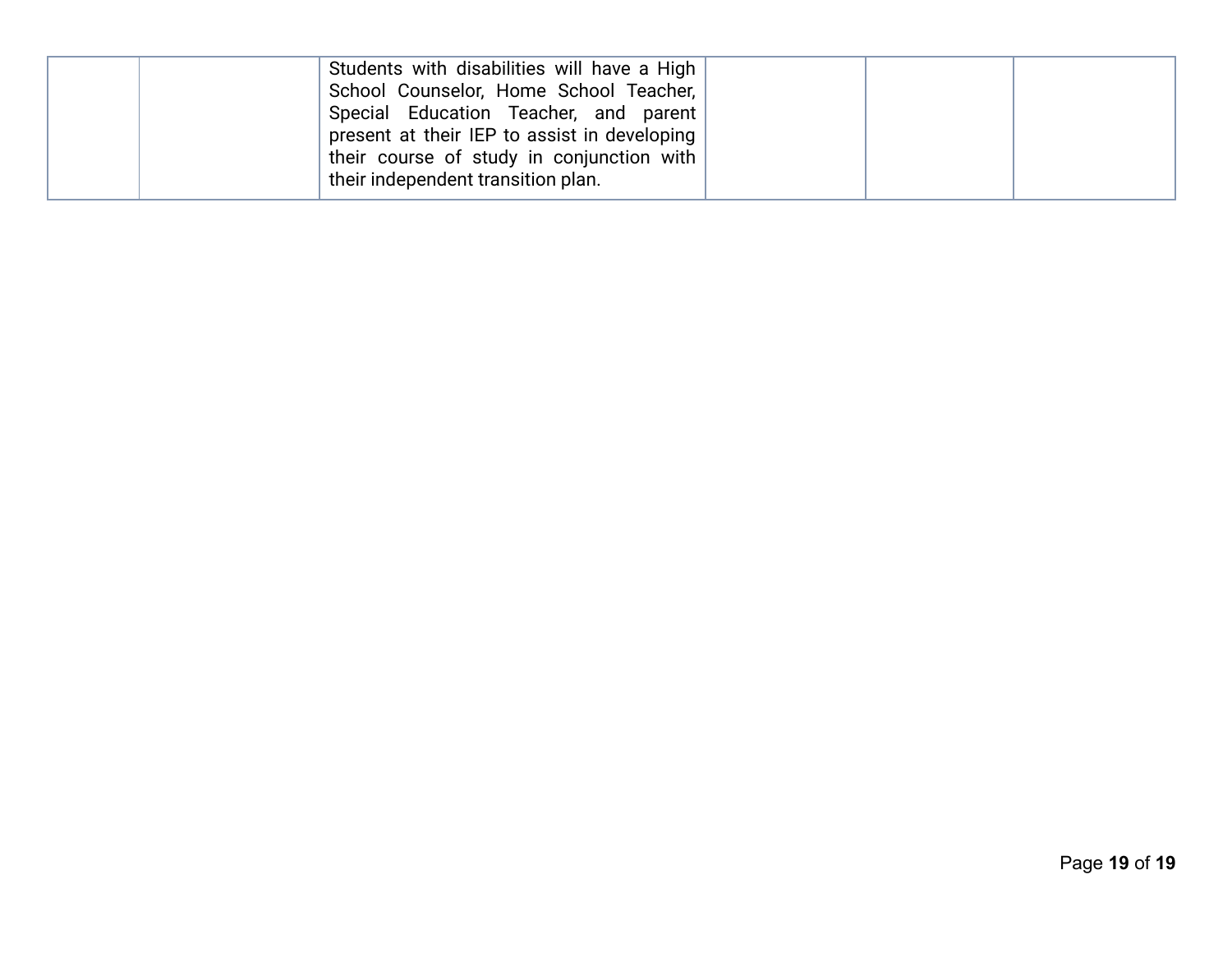### **Instructions for the Supplement to the Annual Update for the 2021–22 Local Control and Accountability Plan Year**

*For additional questions or technical assistance related to the completion of the Supplement to the Annual Update to the 2021–22 Local Control and Accountability Plan (LCAP), please contact the local county office of education (COE), or the California Department of Education's (CDE's) Local Agency Systems Support Office, by phone at 916-319-0809 or by email at [lcff@cde.ca.gov](mailto:lcff@cde.ca.gov).*

### **Introduction**

California's 2021–22 Budget Act, the federal American Rescue Plan Act of 2021, and other state and federal relief acts have provided local educational agencies (LEAs) with a significant increase in funding to support students, teachers, staff, and their communities in recovering from the COVID-19 pandemic and to address the impacts of distance learning on students. Section 124(e) of Assembly Bill 130 requires LEAs to present an update on the Annual Update to the 2021–22 LCAP and Budget Overview for Parents on or before February 28, 2022, at a regularly scheduled meeting of the governing board or body of the LEA. At this meeting, the LEA must include all of the following:

- The Supplement to the Annual Update for the 2021–22 LCAP (2021–22 Supplement);
- All available mid-year outcome data related to metrics identified in the 2021–22 LCAP; and
- Mid-year expenditure and implementation data on all actions identified in the 2021–22 LCAP.

When reporting available mid-year outcome, expenditure, and implementation data, LEAs have flexibility to provide this information as best suits the local context, provided that it is succinct and contains a level of detail that is meaningful and accessible for the LEA's educational partners.

The 2021–22 Supplement is considered part of the 2022–23 LCAP for the purposes of adoption, review, and approval, and must be included with the LCAP as follows:

- The 2022–23 Budget Overview for Parents
- The 2021-22 Supplement
- $\bullet$  The 2022-23 LCAP
- The Action Tables for the 2022-23 LCAP
- The Instructions for the LCAP Template

As such, the 2021–22 Supplement will be submitted for review and approval as part of the LEA's 2022–23 LCAP.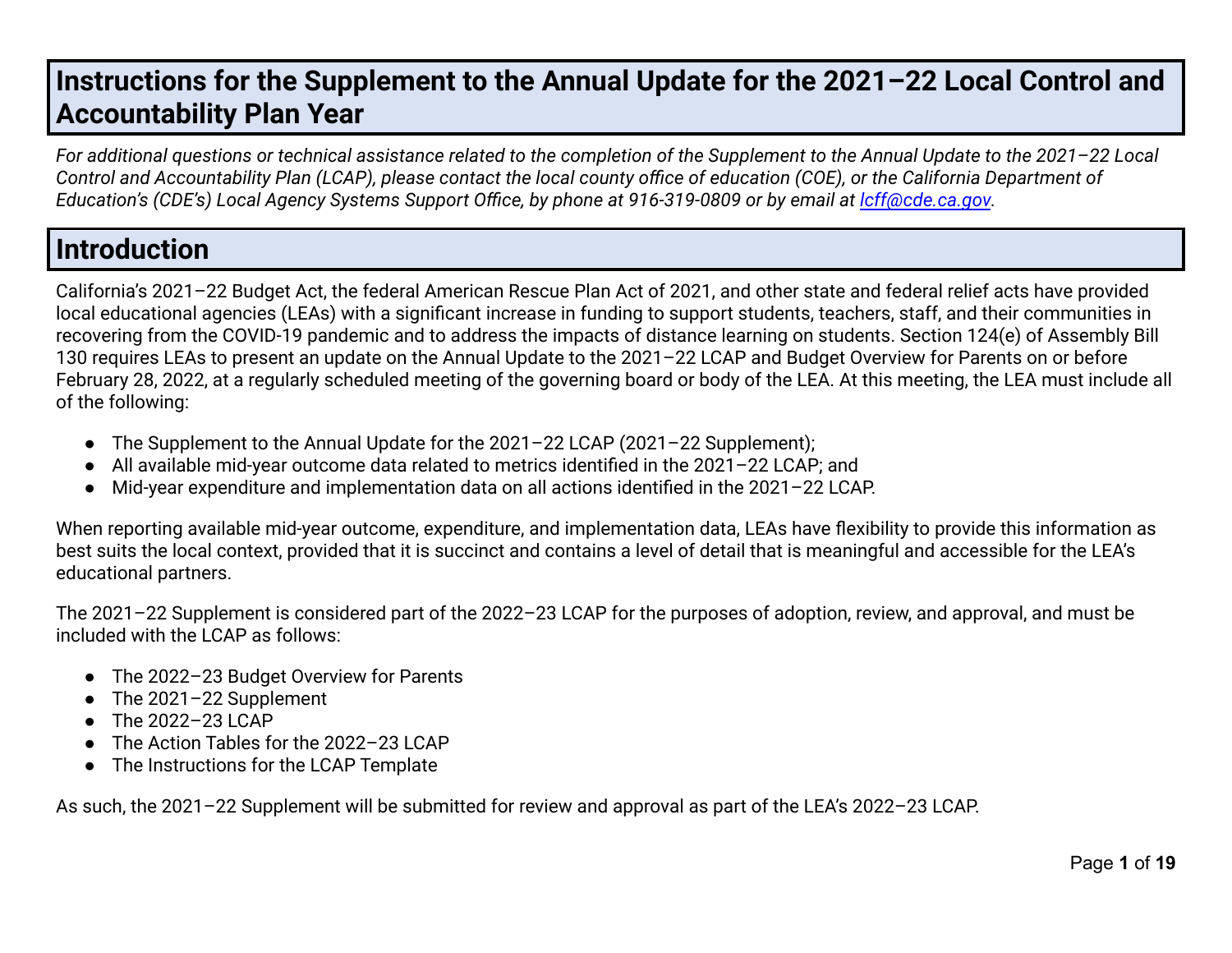#### **Instructions**

Respond to the following prompts, as required. In responding to these prompts, LEAs must, to the greatest extent practicable, provide succinct responses that contain a level of detail that will be meaningful and accessible for the LEA's educational partners and the broader public and must, to the greatest extent practicable, use language that is understandable and accessible to parents.

In responding to these prompts, the LEA has flexibility to reference information provided in other planning documents. An LEA that chooses to reference information provided in other planning documents must identify the plan(s) being referenced, where the plan(s) are located (such as a link to a web page), and where in the plan the information being referenced may be found.

**Prompt 1:** "*A description of how and when the LEA engaged, or plans to engage, its* educational partners *on the use of funds provided through the Budget Act of 2021 that were not included in the 2021–22 Local Control and Accountability Plan (LCAP).*"

In general, LEAs have flexibility in deciding what funds are included in the LCAP and to what extent those funds are included. If the LEA received funding through the Budget Act of 2021 that it would have typically included within its LCAP, identify the funds provided in the Budget Act of 2021 that were not included in the LCAP and provide a description of how the LEA has engaged its educational partners on the use of funds. If an LEA included the applicable funds in its adopted 2021–22 LCAP, provide this explanation.

**Prompt 2:** "*A description of how LEA used, or plans to use, the concentration grant add-on funding it received to increase the number of staff who provide direct services to students on school campuses with an enrollment of students who are low-income, English learners, and/or foster youth that is greater than 55 percent.*"

If LEA does not receive a concentration grant or the concentration grant add-on, provide this explanation.

Describe how the LEA is using, or plans to use, the concentration grant add-on funds received consistent with California *Education Code* Section 42238.02, as amended, to increase the number of certificated staff, classified staff, or both, including custodial staff, who provide direct services to students on school campuses with greater than 55 percent unduplicated pupil enrollment, as compared to schools with an enrollment of unduplicated students that is equal to or less than 55 percent.

In the event that the additional concentration grant add-on is not sufficient to increase the number of staff providing direct services to students at a school with an enrollment of unduplicated students that is greater than 55 percent, describe how the LEA is using the funds to retain staff providing direct services to students at a school with an enrollment of unduplicated students that is greater than 55 percent.